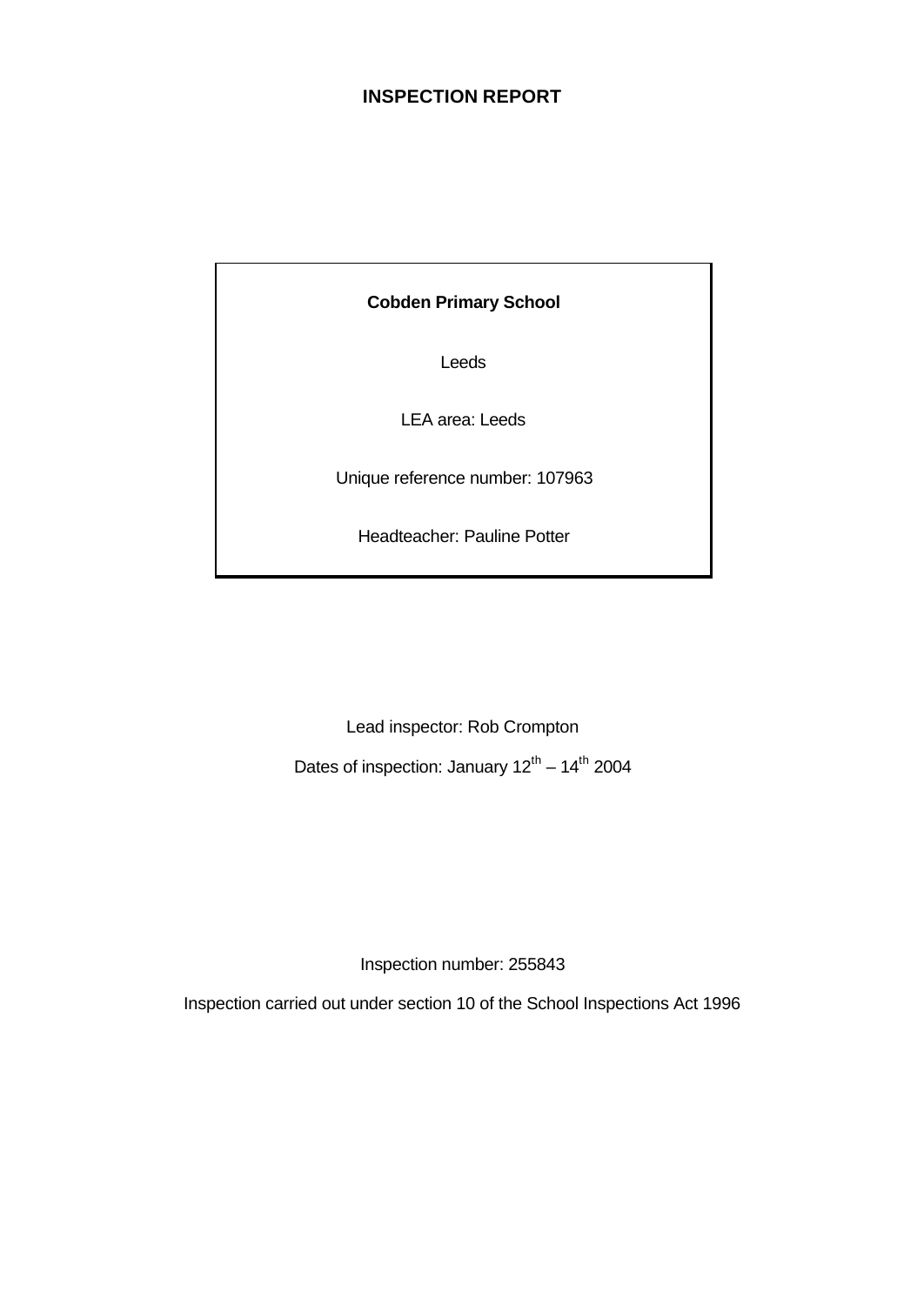## © Crown copyright 2004

This report may be reproduced in whole or in part for non-commercial educational purposes, provided that all extracts quoted are reproduced verbatim without adaptation and on condition that the source and date thereof are stated.

Further copies of this report are obtainable from the school. Under the School Inspections Act 1996, the school must provide a copy of this report and/or its summary free of charge to certain categories of people. A charge not exceeding the full cost of reproduction may be made for any other copies supplied.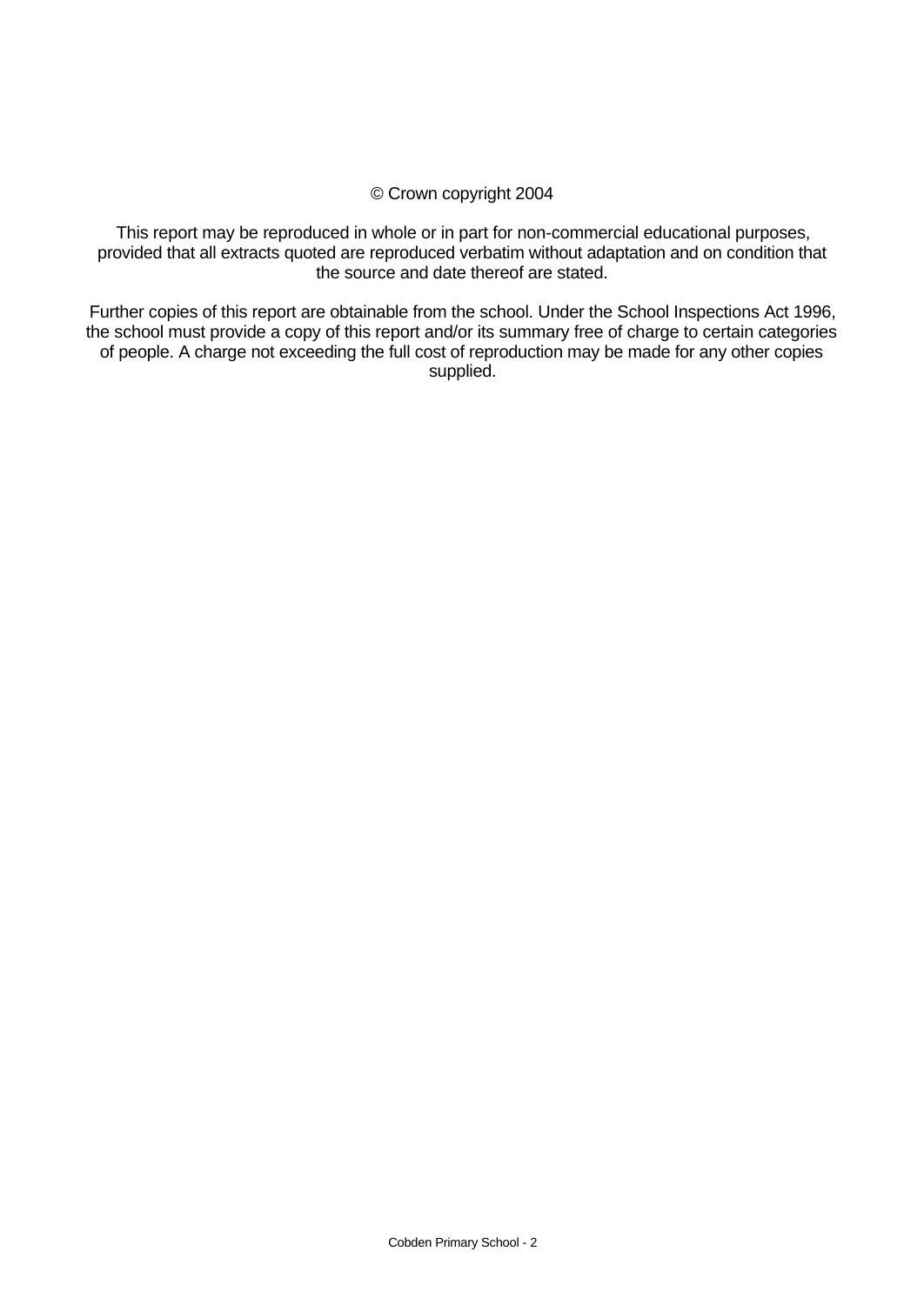## **INFORMATION ABOUT THE SCHOOL**

| Type of school:                                       | Primary                                                              |
|-------------------------------------------------------|----------------------------------------------------------------------|
| School category:                                      | Community                                                            |
| Age range of Children:                                | $3 - 11$ years                                                       |
| Gender of Children:                                   | Mixed                                                                |
| Number on roll:                                       | 201                                                                  |
| School address:                                       | Cobden Road<br>Farnley<br>Leeds<br>West Yorkshire<br><b>LS12 5LA</b> |
| Telephone number:                                     | 0113 2143567                                                         |
| Fax number:                                           | 0113 2109967                                                         |
| Appropriate authority:<br>Name of chair of governors: | The governing body<br>Mr B Milner                                    |
| Date of previous inspection:                          | 26 <sup>th</sup> April 1999                                          |

## **CHARACTERISTICS OF THE SCHOOL**

The school serves an urban community about three miles from the centre of Leeds. There are 201 children altogether, including 26 who attend the nursery on a part-time basis. Very few children are from ethnic minorities and one has English as an additional language. A small number of children are in public care and a few are from travelling families. As they enter the nursery, children's social skills and levels of language and mathematical development are much lower than those of most threeyear-olds and they have little understanding of the world outside their homes. A quarter of the children have special educational needs, which is above average. Three children have a statement of special educational need, two of whom have physical difficulties. This is above average. About a third of the children are eligible for free school meals, which is an above average proportion and indicates an area of low social and economic conditions. The school has achieved the Investors in People standard, the Schools Achievement Award<sup>1</sup> and the Activemark<sup>2</sup>. It is part of the Excellence in Cities<sup>3</sup> and the Leadership Development Strategy<sup>4</sup> initiatives. The headteacher took up her appointment in September 2003.

l

<sup>1</sup> Awarded to schools where there is a substantial rise in results in national tests taken by seven and eleven-year-olds.

 $^{\rm 2}$  Awarded to schools which successfully promote participation in sports and games.

 $3$  A government scheme to support urban schools in raising standards.

 $4\,$ A national initiative for the professional development of headteachers and other key staff.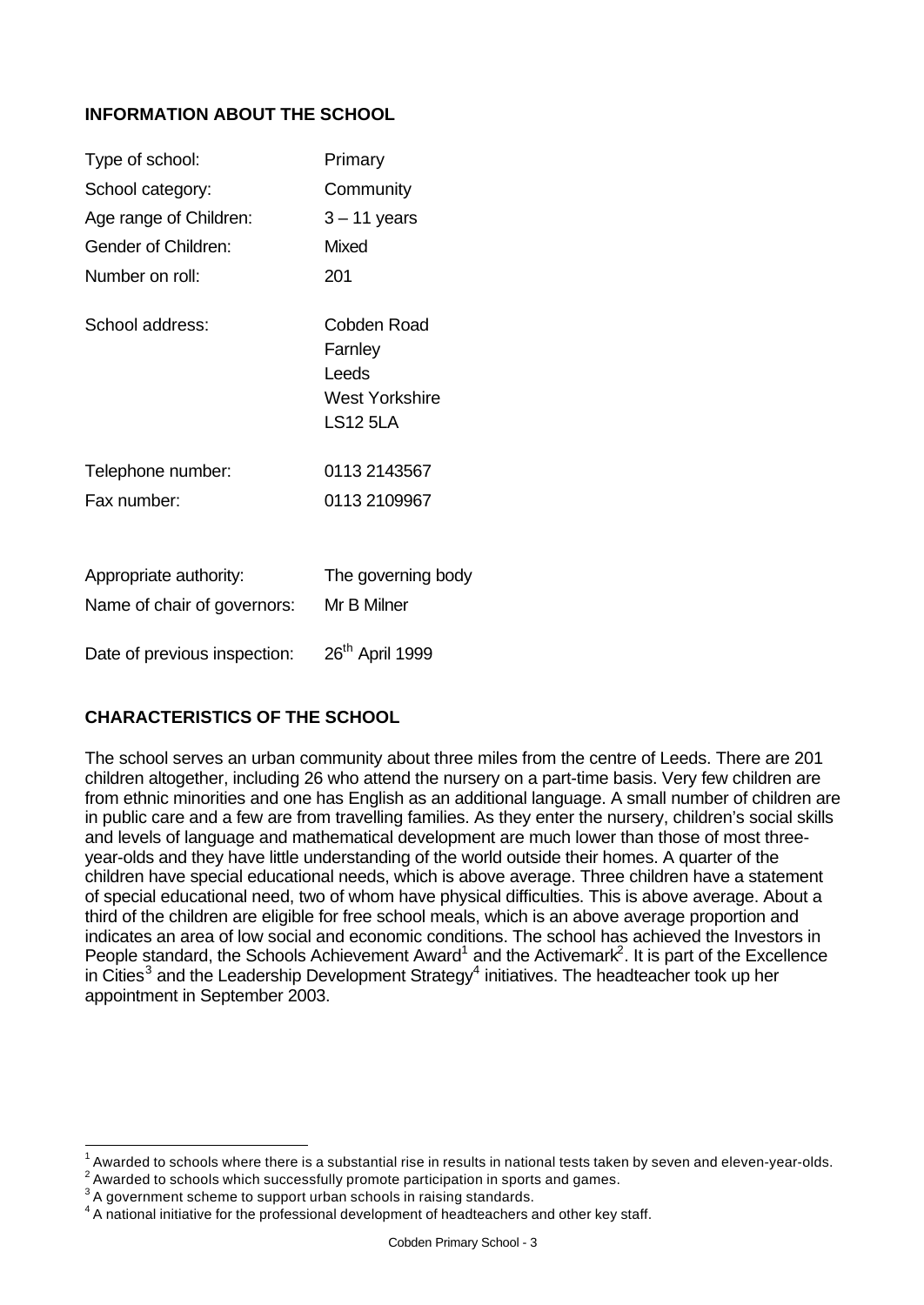## **INFORMATION ABOUT THE INSPECTION TEAM**

|       | Members of the inspection team | <b>Subject responsibilities</b> |                                             |
|-------|--------------------------------|---------------------------------|---------------------------------------------|
| 7230  | Rob Crompton                   | Lead inspector                  | Science                                     |
|       |                                |                                 | Information and<br>communication technology |
|       |                                |                                 | <b>Music</b>                                |
| 13874 | Jane Chesterfield              | Lay inspector                   |                                             |
| 2771  | <b>Chris Green</b>             | Team inspector                  | Special educational needs                   |
|       |                                |                                 | English                                     |
|       |                                |                                 | Art and design                              |
|       |                                |                                 | History                                     |
|       |                                |                                 | Religious education                         |
| 16971 | Roger Hardaker                 | Team inspector                  | <b>Foundation Stage</b>                     |
|       |                                |                                 | <b>Mathematics</b>                          |
|       |                                |                                 | Design and technology                       |
|       |                                |                                 | Geography                                   |
|       |                                |                                 | Physical education                          |

The inspection contractor was:

Wessex Education Limited

9 Greenacres Puddletown **Dorchester** DT2 8GF

Any concerns or complaints about the inspection or the report should be made initially to the inspection contractor. The procedures are set out in the leaflet *'Complaining about Ofsted Inspections'*, which is available from Ofsted Publications Centre (telephone 07002 637833) or Ofsted's website (www.ofsted.gov.uk).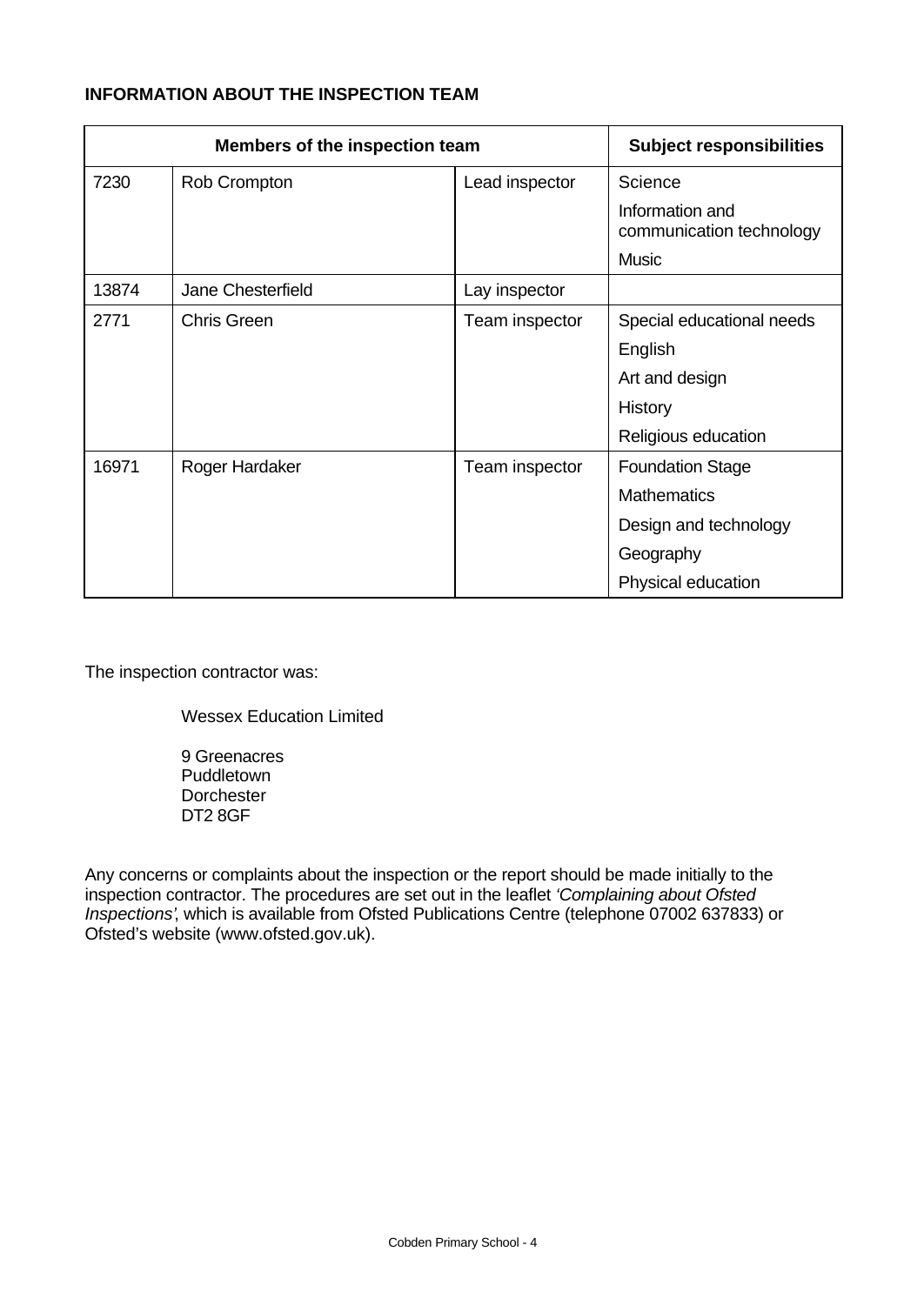## **REPORT CONTENTS**

|                                                                                                                                                                    | Page           |    |
|--------------------------------------------------------------------------------------------------------------------------------------------------------------------|----------------|----|
| <b>PART A: SUMMARY OF THE REPORT</b>                                                                                                                               | $6\phantom{1}$ |    |
| <b>PART B: COMMENTARY ON THE MAIN INSPECTION FINDINGS</b>                                                                                                          |                |    |
| <b>STANDARDS ACHIEVED BY CHILDREN</b>                                                                                                                              | 8              |    |
| Standards achieved in areas of learning, subjects and courses                                                                                                      |                |    |
| Children's attitudes, values and other personal qualities                                                                                                          |                |    |
| <b>QUALITY OF EDUCATION PROVIDED BY THE SCHOOL</b>                                                                                                                 | 10             |    |
| Teaching and learning<br>The curriculum<br>Care, guidance and support<br>Partnership with parents, other schools and the community                                 |                |    |
| <b>LEADERSHIP AND MANAGEMENT</b>                                                                                                                                   | 13             |    |
| PART C: THE QUALITY OF EDUCATION IN AREAS OF LEARNING AND<br><b>SUBJECTS</b><br>AREAS OF LEARNING IN THE FOUNDATION STAGE<br><b>SUBJECTS IN KEY STAGES 1 AND 2</b> |                | 15 |
| PART D: SUMMARY OF THE MAIN INSPECTION JUDGEMENTS                                                                                                                  | 23             |    |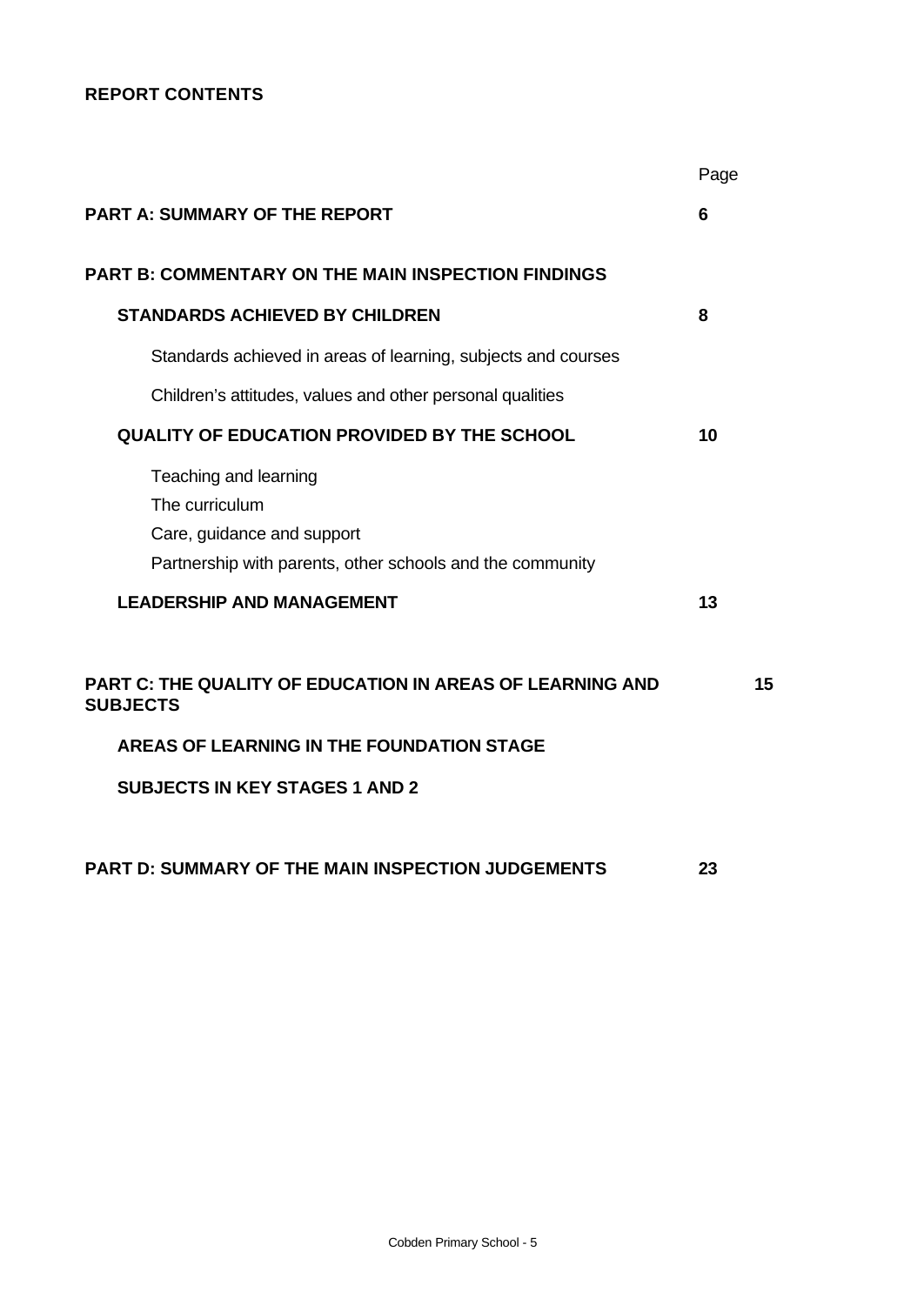# **PART A: SUMMARY OF THE REPORT**

## **OVERALL EVALUATION**

This is a **good** school where every effort is made to help all children to succeed. Good teaching means that most children achieve **well**. Children respond well to the strong support for personal development; they have positive attitudes and try hard. The headteacher provides very good leadership and is well supported by the deputy head, senior staff and governors in moving the school forward. The school provides good value for money.

## **The school's main strengths and weaknesses are:**

- Very good provision in the nursery and reception classes provides children with a very good foundation for future learning.
- The headteacher provides a strong sense of direction and inspires the school community.
- Effective teaching leads to good achievement.
- Very good support for children with special educational needs enables them to progress well.
- Children develop responsible and caring attitudes because their personal development is supported well.
- Standards in writing and speaking are below average.
- Standards in information and communication technology (ICT) are below those expected by Year 6.
- Attendance levels are well below average.

Improvement since the last inspection has been good. Teaching is now good. There has been a steady rise in standards and the rate of children's progress has improved significantly. Planning, assessment and the provision for special educational needs are much more effective.

## **STANDARDS ACHIEVED**

l

As a result of very good teaching in the nursery and reception classes, children are achieving very well from a low start. However, few are on course to reach the expected standards in all areas of learning<sup>5</sup> by the end of the reception year because of their low attainment on entry. In years 1 and 2, children progress well and are reaching average standards by year 2 in reading, mathematics, science, ICT and religious education. Standards in writing and speaking are below average.

Standards achieved by year 6 children in mathematics and science have risen steadily over the last three years. Reading has improved but children's writing skills have reduced their performance in national tests and overall standards in English are below average. The difference between the school's results and those achieved nationally has significantly narrowed over the last three years, particularly in mathematics and science. The inspection found that standards continue to improve, particularly in reading, mathematics and science, where most children are on course to reach average levels by the end of year 6. Children are making steady progress in speaking, listening, writing and ICT but are not yet reaching the expected standards. There have been wide differences in the results of boys and girls in recent years but no pattern has emerged, indicating that these differences are due to the characteristics of each year group. Attainment in religious education matches the expectations of the locally agreed syllabus. It was not possible to judge the standards attained in other subjects.

The school successfully meets the needs of all children, so that those with the potential to do well achieve good standards and those with special educational needs make good progress.

<sup>&</sup>lt;sup>5</sup> There are six areas of learning: personal, social and emotional development; communication, language and lliteracy; mathematical development; knowledge and understanding of the world; creative development and physical development.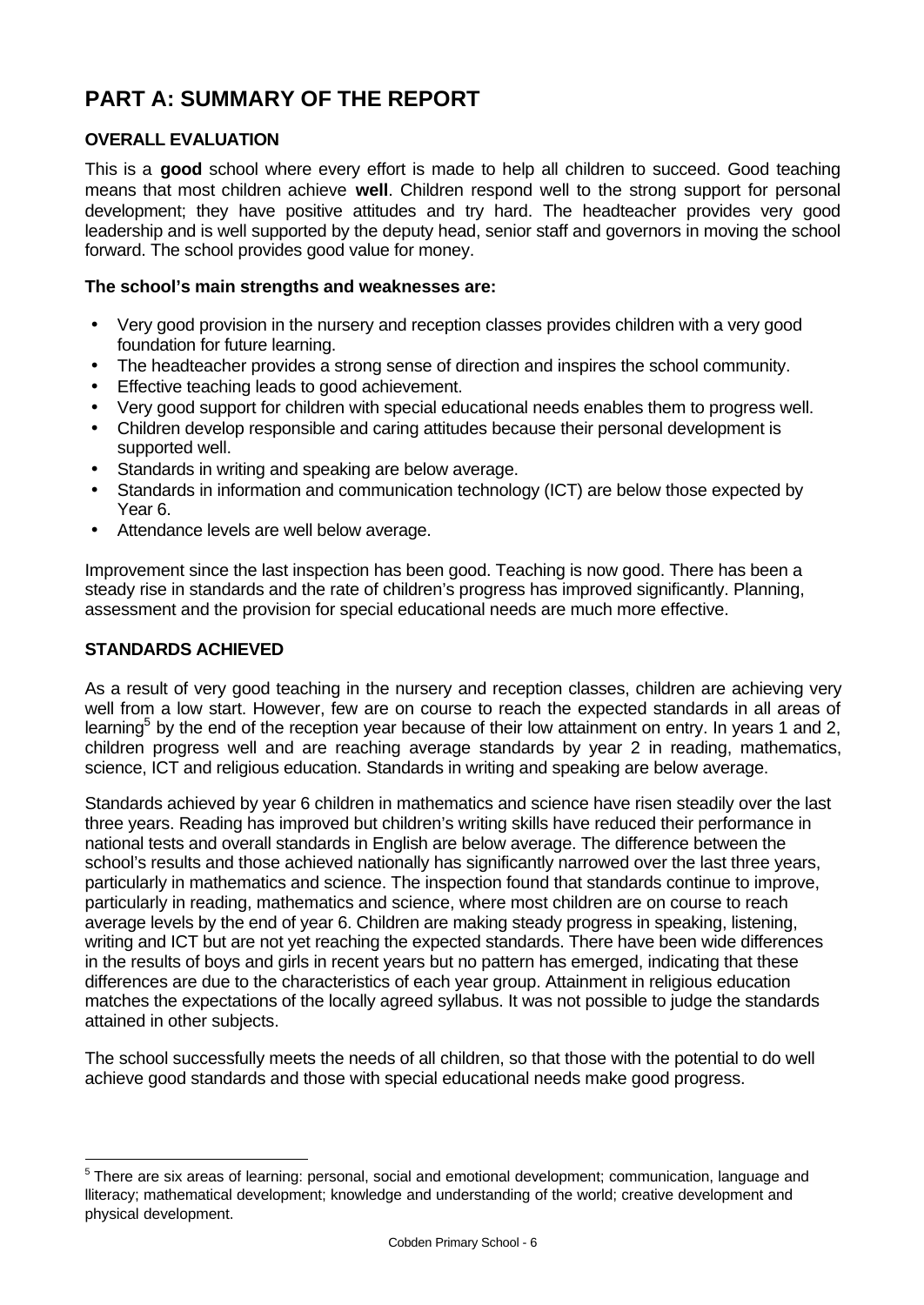## **YEAR 6 RESULTS**

| <b>Results in National</b><br>Curriculum tests at the end |      | similar schools |      |      |
|-----------------------------------------------------------|------|-----------------|------|------|
| of Year 6, compared with:                                 | 2001 | 2002            | 2003 | 2003 |
| English                                                   |      |                 |      |      |
| mathematics                                               | F*   |                 |      | B    |
| science                                                   | ⊏∗   |                 |      |      |

Key: A - well above average; B – above average; C – average; D – below average; E – well below average. Similar schools are those whose pupils attained similarly at the end of Year 2.

A good emphasis on the use of literacy across the curriculum contributes significantly to the progress children make in this key skill. The use of mathematics in other subjects is satisfactory but opportunities to use ICT across the curriculum are too limited and this hinders progress.

Provision for children's spiritual, moral, social and cultural development is **very good**. Children have very good attitudes and behave well because of the effective provision for their personal development. Attendance is well below average and the school could do more to encourage better attendance.

## **QUALITY OF EDUCATION**

The quality of education is **good**. Teaching is **good** and much is very good, which means children enjoy lessons and achieve well. Most teachers are good at motivating children to try hard. Good relationships between teachers, support staff and children contribute to the purposeful atmosphere in lessons. Teaching is very good in the nursery and reception classes and in year 1, which provides children with a solid foundation for learning. Children rise to the level of challenge in lessons and most take pride in their work. The curriculum is planned well and stimulates children's interest. Children benefit from a good level of care and support. The school seeks the views of parents and sustains a good partnership between home and school.

#### **LEADERSHIP AND MANAGEMENT**

Leadership and management are **good**. The headteacher provides very good leadership and governors support the school well. The deputy headteacher and subject leaders carry out their roles effectively. The school meets all its statutory responsibilities.

### **PARENTS' AND CHILDREN'S VIEWS OF THE SCHOOL**

Parents are happy with the school. They value the care their children receive and are happy with the quality of teaching and the progress children make. Parents support the school's inclusive approach, which enables all children to do well. A few expressed concerns about bullying and harassment but the inspection found that on the rare occasions that such incidents occur, the school deals with them very well. Children's views are very positive. They particularly like the teachers and feel cared for by all adults in the school. They enjoy the wide range of extra activities.

## **IMPROVEMENTS NEEDED**

The most important things the school should do to improve are:

- Improve standards in speaking and writing
- Improve standards in ICT
- Continue efforts to ensure higher levels of attendance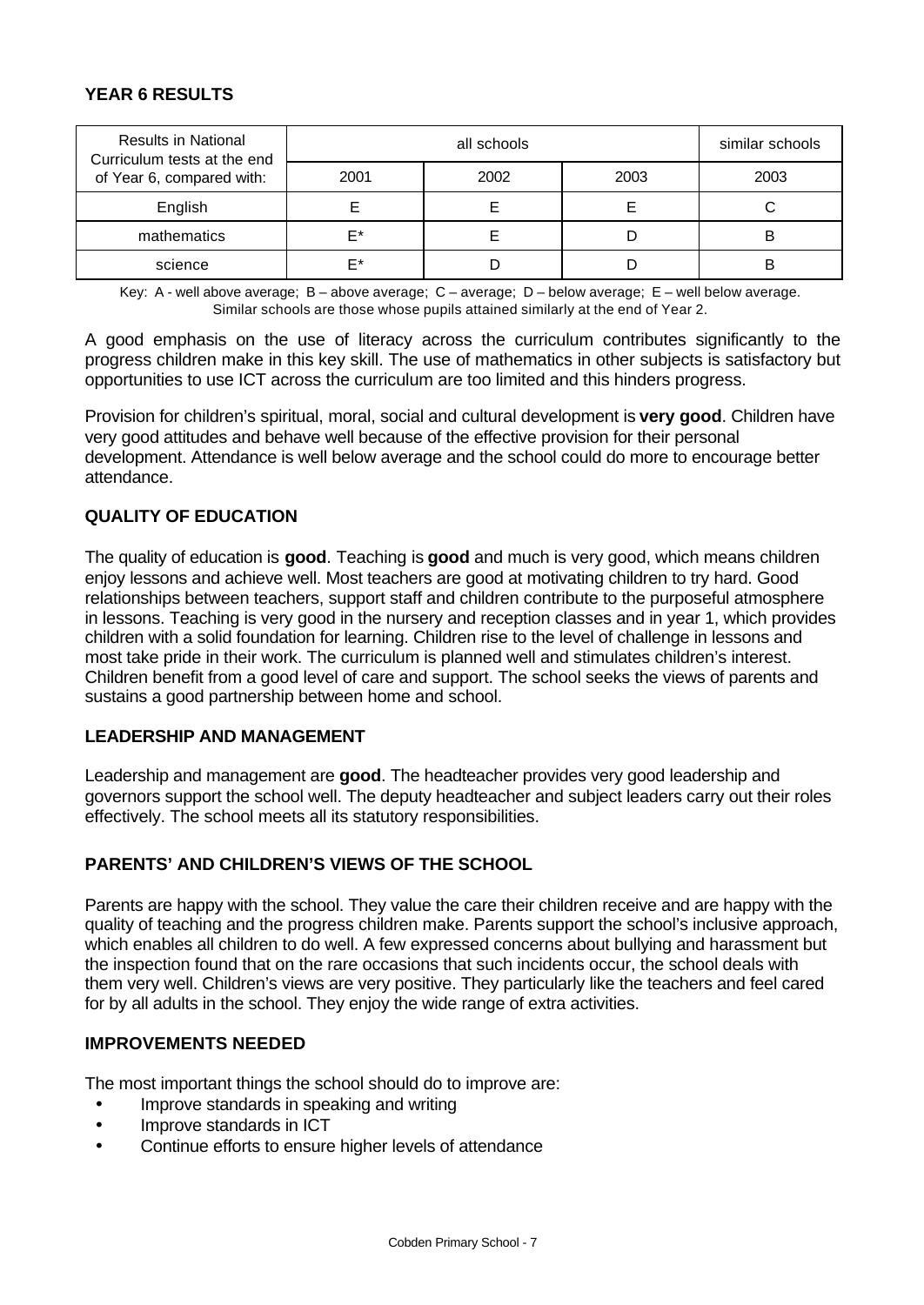# **PART B: COMMENTARY ON THE INSPECTION FINDINGS**

## **STANDARDS ACHIEVED BY CHILDREN**

## **Standards achieved in areas of learning and subjects**

Achievement through the school is **good**.

## **Main strengths and weaknesses**

- Children achieve very well in the nursery and reception classes, which provides a good foundation for subsequent work; an improvement since the last inspection
- Children make good progress in mathematics and science
- Standards in writing, speaking and ICT are below the levels expected by year 6.

## **Commentary**

l

- 1. The overall picture is one of good progress through the school. Although most children enter the school with low levels of attainment, they achieve well due to the good teaching supported by very strong leadership and management. This reflects the school's determination to ensure all children have equal opportunities to do as well as they can.
- 2. Children achieve very well in the nursery and reception classes due to the very good provision but the proportion reaching or exceeding the expected standards in all areas of learning by the end of reception is below that expected.
- 3. Results in reading in national tests at the end of year 2 were well below those of other schools in 2003 and below average in writing. Progress in reading has accelerated recently due to a successful drive for improvement, although standards are still a little below average. Standards in speaking and writing are improving more slowly. Children are making satisfactory progress from a low base but their achievement needs to be more rapid to enable standards to match more closely those is reading. Performance in mathematics and science matched that of schools nationally, indicating very good progress through years 1 and 2. Overall results were better than those of similar schools, with a larger proportion of children achieving good standards.

## *Standards in national tests at the end of year 2 – average point scores in 2003<sup>6</sup>*

| Standards in: | School results | <b>National results</b> |
|---------------|----------------|-------------------------|
| reading       | 14.2 (13.4)    | 15.7 (15.8)             |
| writing       | 13.8(12.1)     | 14.6 (14.4)             |
| mathematics   | 16.5(14.5)     | 16.3 (16.5)             |

*There were 24 children in the year group. Figures in brackets are for the previous year*

4. In 2003, results at the end of year 6 in English were well below the national average and below average in mathematics and science. When compared to similar schools, results were average in English and above average in mathematics and science. When compared to their results when they were in year 2, children's progress in English was average but above average in mathematics and science. The inspection found that children continue to make good progress overall in years 3 to 6 because the quality of teaching is good, particularly in year 6. Children are achieving well in mathematics and science. Teachers are working hard to improve standards in English. Attainment in reading is now reaching average levels but

 $^6$  The average points score provides schools with a single statistic to compare the overall grades attained by all of their children with an average for all schools nationally.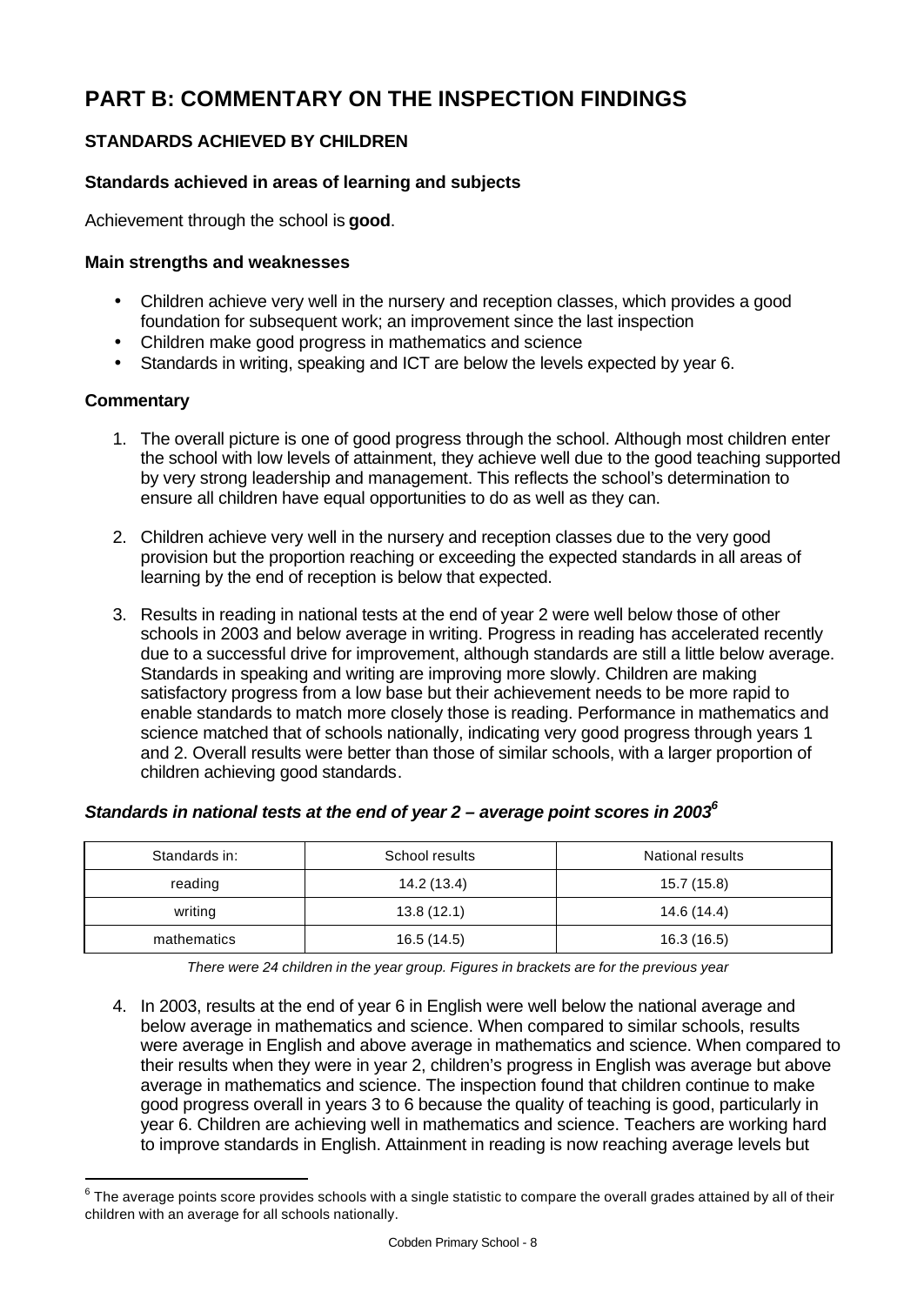weaknesses in writing mean that, although progress is good overall, standards in English are still below average.

| Standards in: | School results | <b>National results</b> |
|---------------|----------------|-------------------------|
| English       | 25.3(24.3)     | 26.8 (27.0)             |
| mathematics   | 25.8 (24.6)    | 26.8(26.7)              |
| science       | 28.0 (27.4)    | 28.6 (28.3)             |

|  | Standards in national tests at the end of year 6 - average point scores in 2003 |
|--|---------------------------------------------------------------------------------|
|  |                                                                                 |

5. In religious education, children are making steady progress and reaching the standards expected. They are working hard in ICT lessons, making satisfactory progress and reaching the expected levels in years 1 and 2. In years 3 to 6, children have good general computer skills and are achieving reasonably well in lessons but older children have too much ground to make up to reach the standards expected by the end of year 6. There was not enough evidence to fully evaluate standards in other subjects. Children with special educational needs make good progress towards their individual targets, particularly in the nursery and reception classes. Boys and girls do equally well.

## **Children's attitudes, values and other personal qualities**

Children's attitudes and behaviour are **good**, and their personal qualities are well developed. Attendance is well below average but punctuality is good**.**

- Most teachers are skilled at establishing positive attitudes and good behaviour
- Support for personal development is very good
- The learning mentor provides good support for personal development
- Some children are frequently absent
- 6. In almost all the lessons observed, children's behaviour was good and sometimes excellent. Although there are some children in most classes who find it difficult to remain attentive, teachers anticipate problems and can nip them in the bud. They remain positive and calm but assertive and this means that all children can focus on their learning without being distracted. Outside the classroom, children play boisterously in the playground but, with the support of adult supervisors, they behave well and look after one another. Children are open and welcoming to visitors. The inspection team found them delightfully honest and very positive about the school, as they talked enthusiastically about how much they enjoy school life.
- 7. The very positive approach by all adults has a strong impact on children's attitudes and selfesteem. In assemblies, the headteacher and senior staff captivate children as they discuss moral issues through stories. Behaviour in assemblies is excellent; children offer their own ideas in the knowledge that other children will listen attentively. The oldest children provide very good role models for younger children and many take responsibility for ushering them to and from assemblies and supporting them at lunchtimes. The headteacher makes every effort to ensure children comply with the code of conduct and deals with severe breaches of the code assertively and sensitively.
- 8. Children are successfully encouraged to reflect on moral and social behaviour as they negotiate and agree class rules with their teachers. The impact of a recent performance by the Yorkshire Playhouse was evident in the children's writing. The play had clearly raised issues and had stimulated children to express their personal feelings and address moral dilemmas. Children's spiritual development and awareness of cultural diversity is successfully promoted, particularly through art and drama. Children talked enthusiastically

*There were 31 children in the year group. Figures in brackets are for the previous year*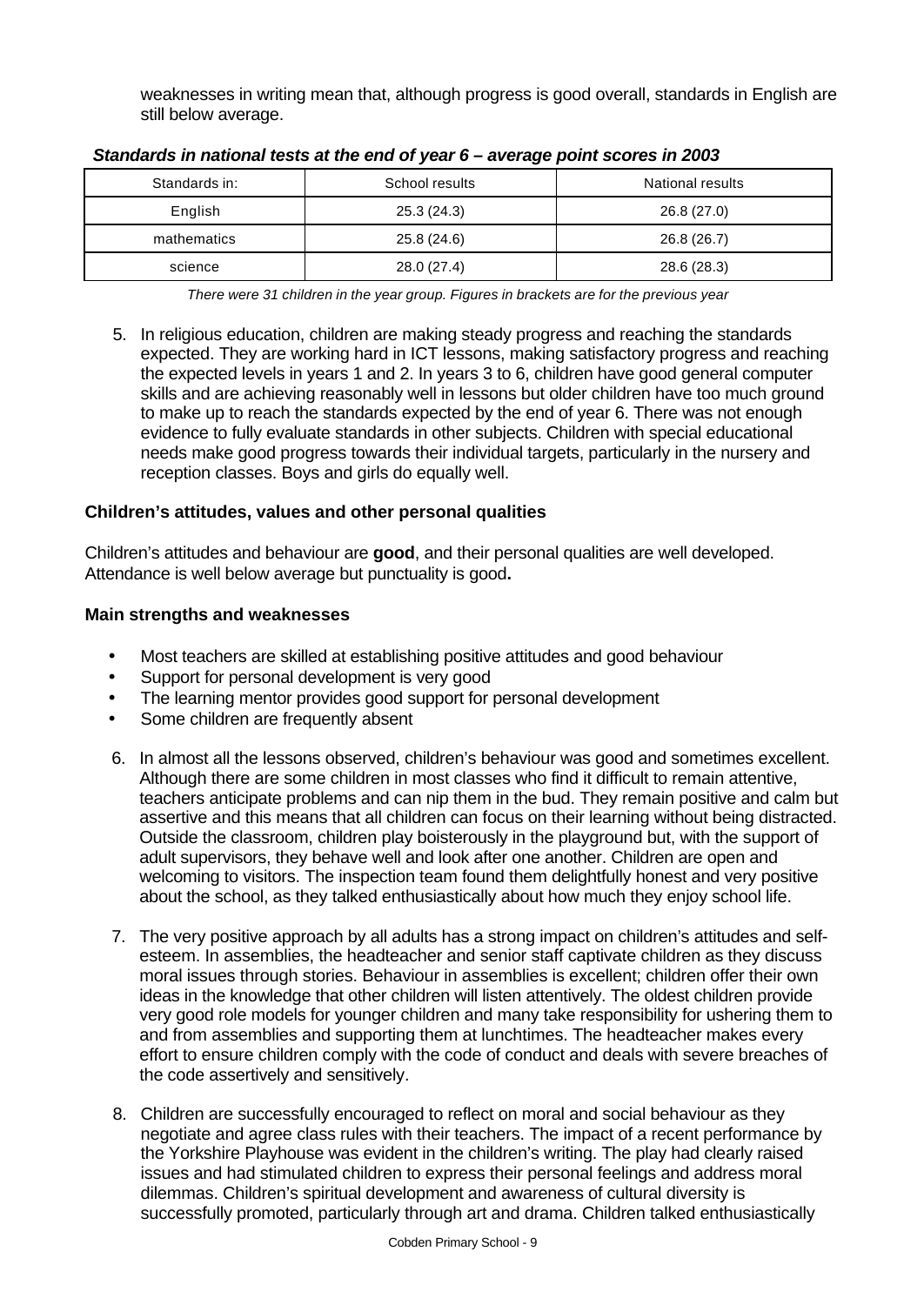and knowledgably about their recent participation in a multicultural festival and the school's 'World Day'.

- 9. The school's success in raising self-esteem and developing positive attitudes owes much to the learning mentor<sup>7</sup>, or the 'hug lady' as she is know by many children. Her approach reflects the school's commitment to helping children, whatever their individual circumstances, to take advantage of all the school offers, to broaden their horizons and raise aspirations. As one child put it, "The school does everything it can to keep you happy".
- 10. Children enjoy school and do not want to miss it. Most children are very punctual, which means that the school day gets off to a brisk start. The school monitors absence well, but could do more to promote good attendance to parents and children.

## **Attendance**

#### **Attendance in the latest complete reporting year (%)**

| Authorised absence |     | Unauthorised absence |     |
|--------------------|-----|----------------------|-----|
| School data:       | 6.3 | School data:         | 0.4 |
| National data:     | 5.4 | National data:       | 0.4 |

| Unauthorised absence |     |  |  |  |
|----------------------|-----|--|--|--|
| School data:         | በ 4 |  |  |  |
| National data:       | በ 4 |  |  |  |

*The table gives the percentage of half days (sessions) missed through absence for the latest complete reporting year.*

## **Exclusions**

#### **Ethnic background of children Exclusions in the last school year**

| <b>Categories used in the Annual School Census</b> |  | No of<br>children on<br>roll | Number of<br>fixed period<br>exclusions | Number of<br>permanent<br>exclusions |
|----------------------------------------------------|--|------------------------------|-----------------------------------------|--------------------------------------|
| White - British                                    |  | 184                          |                                         |                                      |
| Any other ethnic group                             |  | 4                            |                                         |                                      |

*The table gives the number of exclusions, which may be different from the number of children excluded.*

## **QUALITY OF EDUCATION PROVIDED BY THE SCHOOL**

The quality of education is **good.** Most subjects are well planned. Children are well cared for, guided and supported and respond well to the extra opportunities for them to learn. Good links with parents contribute significantly to children's progress.

## **Teaching and learning**

Teaching and learning are **good**. Teaching is very good in the nursery and reception classes and in year 1 and year 6.

- Highly effective teaching in the nursery and reception classes means that children achieve very well
- Teachers establish very good relationships with children and are skilled at motivating them to learn
- Strong teaching in year 6 and year 1 inspires children to do their best

 7 The Excellence in Cities initiative has enabled the school to appoint a learning mentor to provide individual support for children and their families.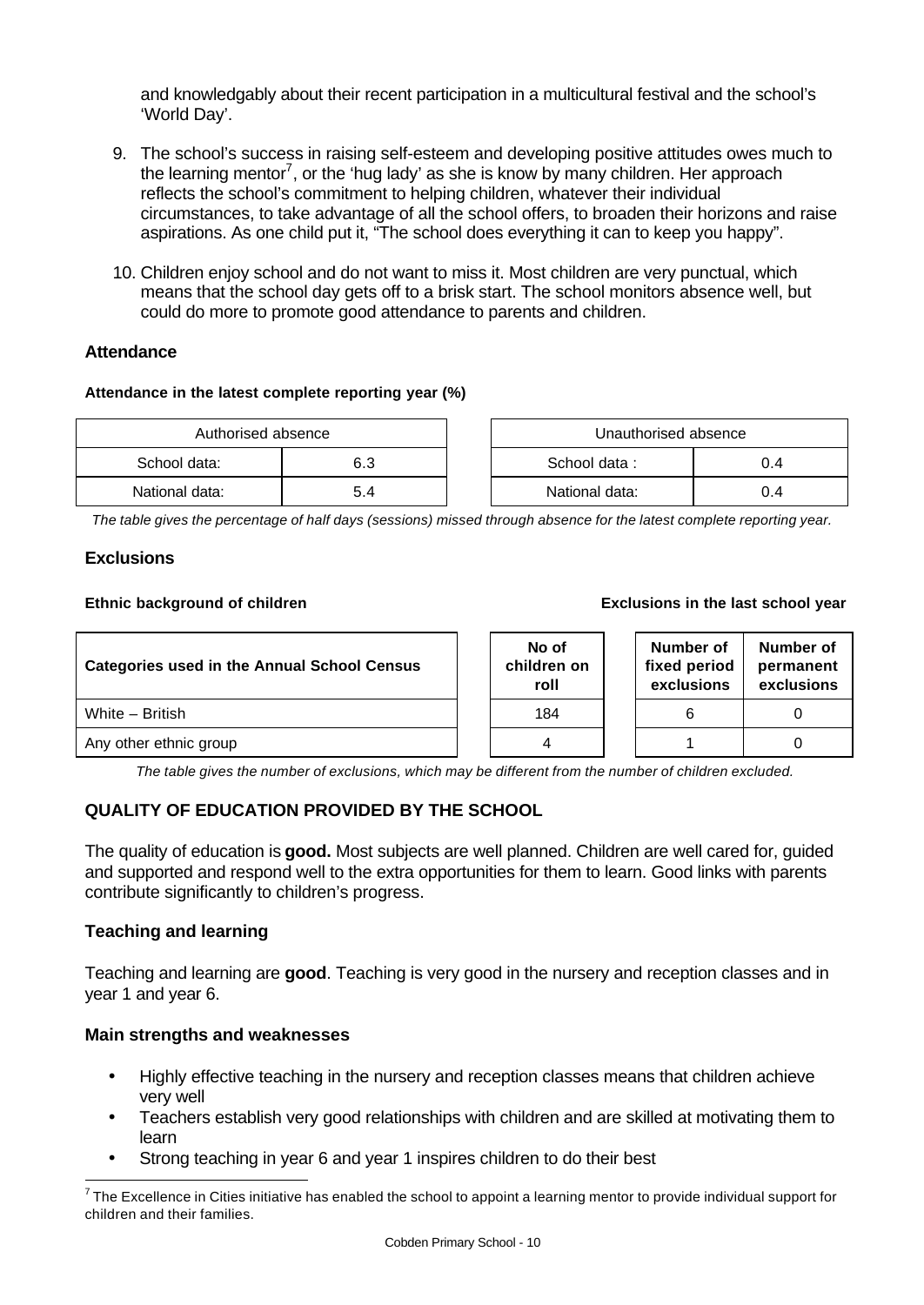- Lessons are very well planned to enable children of different abilities to make progress
- Teaching assistants provide very good support, although their time could be used more effectively during some lessons.

## **Commentary**

- 11. Staff work together very effectively as a team in the nursery and reception classes. The teacher has excellent support from the nursery nurse who plays a full part in all lessons. Teaching assistants provide very good support. All have a very good understanding of how young children learn and this means that all the teaching is well thought through and based mostly on practical experience. Although many children are a little apprehensive when they first start, staff establish warm relationships and provide stimulating activities and children soon settle in. The indoor and outdoor areas provide a good range of activities that appeal to children's sense of fun. As a result, children enjoy learning and achieve very well.
- 12. Children respond well to the good teaching in years 1 to 6. They rise to the good level of challenge in lessons. Most concentrate on learning but in some classes, teachers have to work very hard to sustain attention as a few children are easily distracted. They are successful because of their considerable skills in motivating children to work hard and because they make lessons interesting. Teachers set a good level of challenge and respond to children's questions well, successfully extending their thinking. The practical approach taken in subjects such as mathematics and science works well. Teachers gain a good understanding of how children are progressing through informal assessments, marking work and structured tests. They are increasingly using this information to set individual targets and beginning to involve children in deciding priorities. This is helping children to understand clearly what they need to do to improve.
- 13. Teaching in year 6 is consistently strong, particularly in English, mathematics and science. Lessons are taken at a lively pace; children know what is expected of them and are keen to improve. Similarly effective teaching in year 1 draws a very positive response. The excellent provision for different groups in this class enables all children to achieve well.
- 14. Across the school, support for children of different abilities is very good. This is due to very careful planning together with the very good support provided by teaching assistants. They instil confidence and reassurance and understand how particular children are most effectively supported. Where their support is most successful, as well as helping small groups, teaching assistants observe and make notes during introductions to lessons and provide feedback for the teacher. Occasionally, teachers do not take full advantage of the skills of support assistants in this way.

## *Summary of teaching observed during the inspection in 27 lessons*

| Excellent | Very good | Good | Satisfactory | Unsatisfactory | Poor | Very Poor |
|-----------|-----------|------|--------------|----------------|------|-----------|
|           | . .       |      |              |                |      |           |

*The table gives the number of lessons observed in each of the seven categories used to make judgements about lessons.*

## **The curriculum**

Curriculum provision is **good**. **Good** opportunities are provided to extend learning outside of lessons. Accommodation and resources are **good**.

- The provision made for children with special educational needs is very good
- Previous omissions from the ICT curriculum has hindered achievement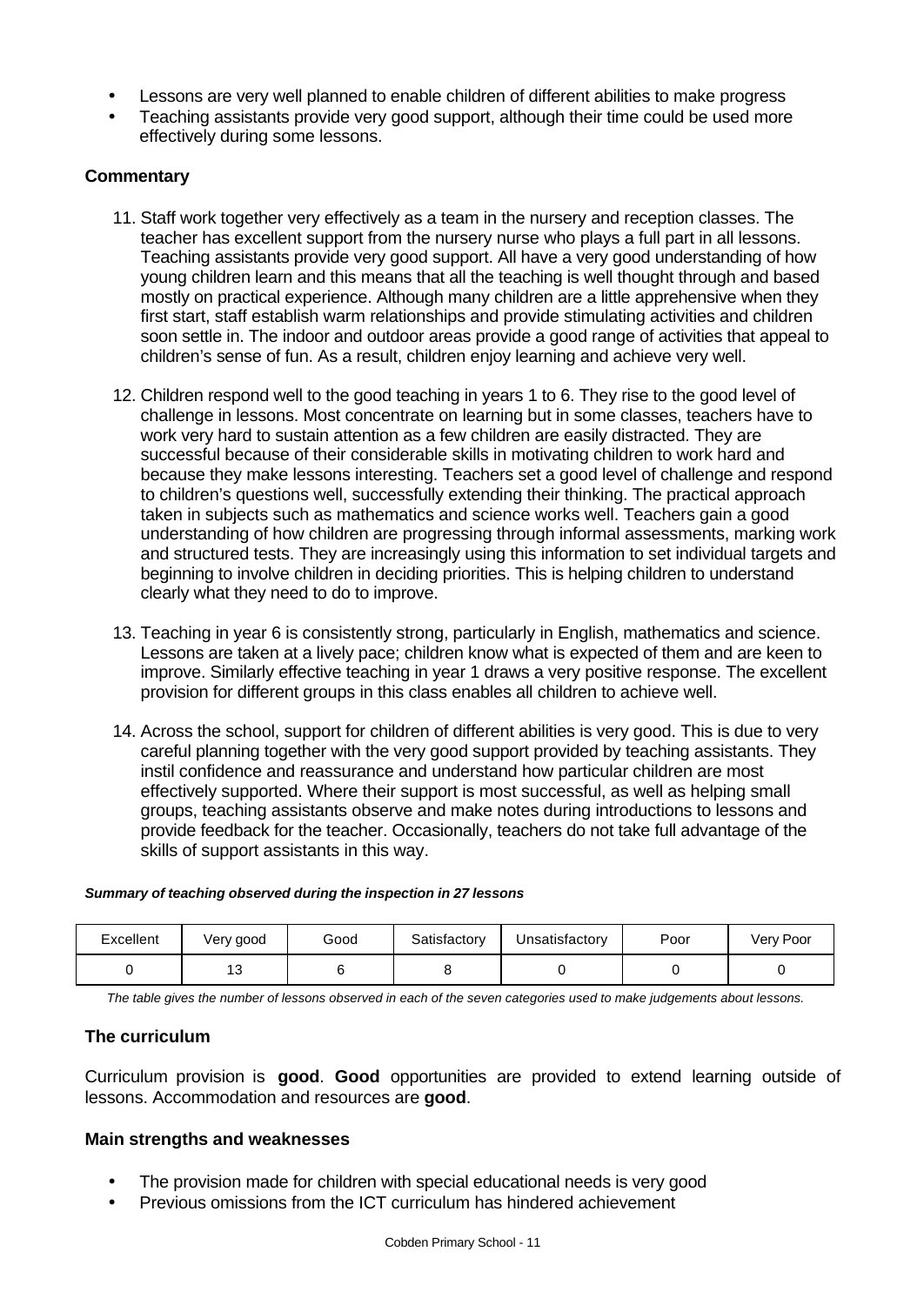- Accommodation in nursery and reception provides children with an exciting place to learn
- Opportunities for children to develop learning outside the classroom are good, especially in the arts

### **Commentary**

- 15. Children with special educational needs are fully included in all areas of the curriculum. Teachers ensure that the work set takes account of children's individual needs. Together with the skilled contribution of learning support assistants, this enables children to take a full part in lessons.
- 16. There are weaknesses in the provision for ICT and this has a significant impact on standards, which are not at the level expected by year 6. Key aspects of the subject have been included in planning but the school has not had the resources to teach them until recently. Children currently in year 6 have gaps in their skills, knowledge and understanding
- 17. The school provides a good and varied programme of activities outside normal school time. Most of these are available to children from year 3 upwards but there is some provision made for younger children - for example, they can attend a computer club. There are good opportunities for children to participate in arts activities, including Asian dance and creative arts. They attend these and other activities enthusiastically. A programme of visits out of school and visitors to school makes a good contribution to children's learning and to their personal, social and cultural development. For example, class groups visit the medical museum in Leeds and theatre groups, such as a group from the West Yorkshire Playhouse, visit school to perform for the children.

#### **Care, guidance and support**

The school cares for, guides and supports the children well. Its systems for listening to and taking account of their views are satisfactory.

#### **Main strengths and weaknesses**

- Pastoral care for nursery and reception children is particularly strong
- Adults are very attentive to the needs of children at all times
- There is a good level of supervision at breaktimes and lunchtimes

## **Commentary**

- 18. Children get a very good start in the nursery and reception classes, with a very carefully planned induction programme and lots of adult attention. This means that they settle quickly into their new environment and feel safe and ready to learn.
- 19. Throughout the school, the quality of relationships between adults and children is the outstanding feature of pastoral care. Children say they are happy and secure at school, and feel able to turn to the teachers and support staff if they have a problem. This is evident from watching them in class, at the breakfast club, or in the playground. Formal structures for taking account of children's views, via the school council, are progressing well but are too new to have had an impact.
- 20. The employment of support staff as midday supervisors adds to the quality of care for children at lunchtime. The staff know the children well and provide continuity and consistency for them.

#### **Partnership with parents, other schools and the community**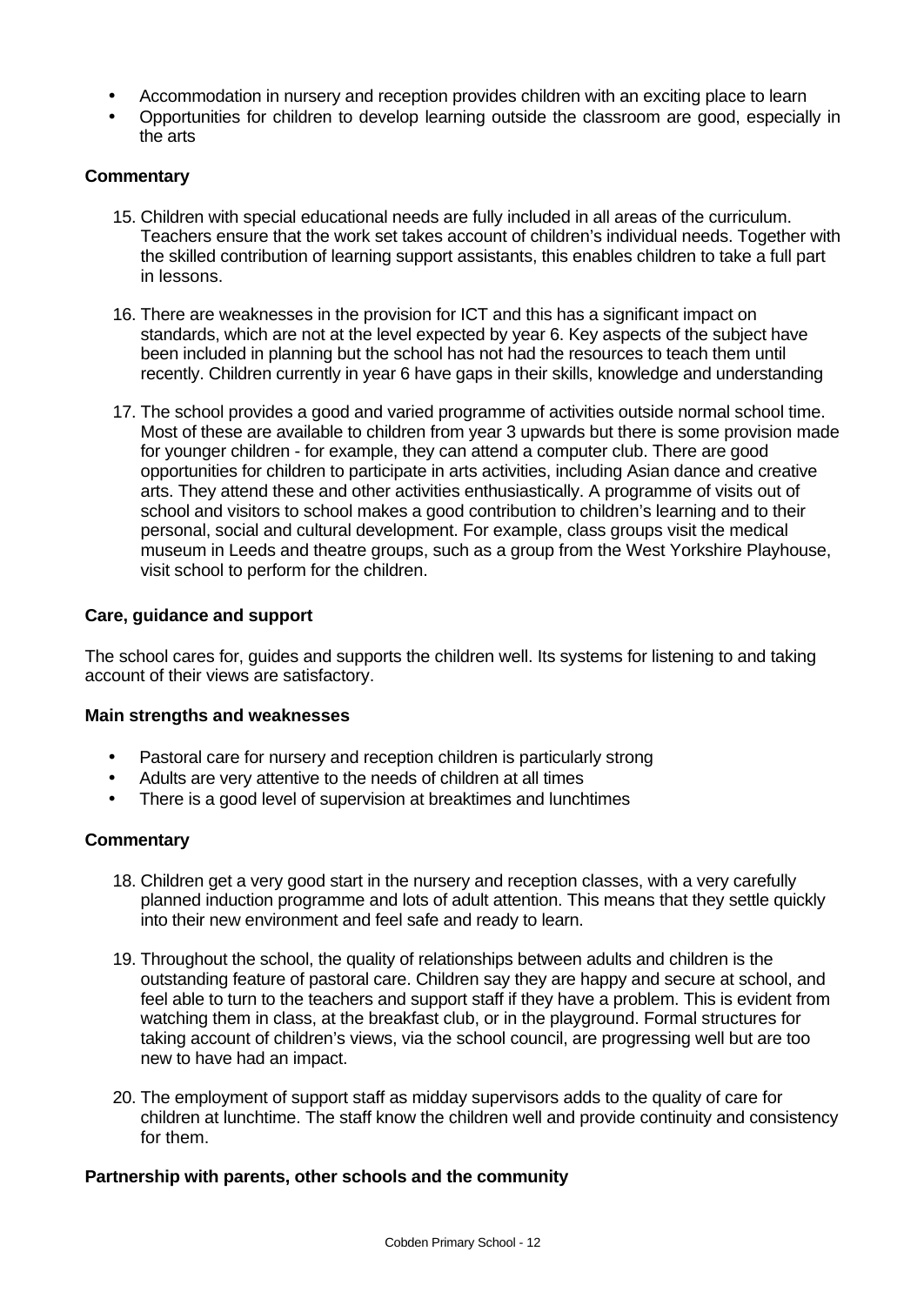Links with parents and the community are **good**. Those with other schools are **satisfactory**. **Main strengths and weaknesses**

- All the staff are very accessible to parents
- Written information is good
- Exciting community initiatives open new horizons for children

#### **Commentary**

- 21. The school has good relationships with its parent community because the headteacher and all staff are very ready to talk to parents and sort out any concerns they have. Class teachers are available before and after school, while the headteacher and the learning mentor do their best to see parents who drop in during the day. As a result, any potential problems can quickly be nipped in the bud.
- 22. The school's open door policy is backed up by some good quality written information. The prospectus is very helpful and easy to use, and newsletters are welcoming. Reports to parents on their children's progress focus well on how well children are achieving and what they need to do to improve. However, the language used is not always clear for a parent audience.
- 23. The headteacher and the school have enthusiastically pursued initiatives available locally such as the 'Sparks' scheme and the West Yorkshire Playhouse outreach programme. Through these ventures, children from the school have the chance to take part in activities in sport, the arts and drama which they might otherwise never experience.

#### **LEADERSHIP AND MANAGEMENT**

Leadership and management are **good** and the governing body fulfils its role **well.**

#### **Main strengths and weaknesses**

- The headteacher has a clear vision and sense of purpose
- The school has a high commitment to including and meeting the needs of all children
- The governors and headteacher create highly effective teams
- Mathematics, science and the Foundation Stage are very well led
- Key staff are very good at evaluating past performance and taking action to improve

#### **Commentary**

- 24. Since her appointment in September 2003, the headteacher has built well on the school's previous achievements. She provides a strong sense of direction. Her very good leadership, coupled with the support of the deputy head and governors, inspires the school community.
- 25. A high level of commitment to inclusion by school leaders has created a very good ethos. This has been successful in raising awareness and establishing a proper concern for the needs of individuals. Leadership of the programme for children with special educational needs is very good. Senior staff provide fine role models for the children; the principle of leading by example is an effective feature of the school's success.
- 26. The governors and headteacher fulfil their statutory duties well and have created highly effective teams who raise standards in the school and help all children to strive to achieve the best that they can. They have promoted a climate of equality and fairness conducive to learning and progress.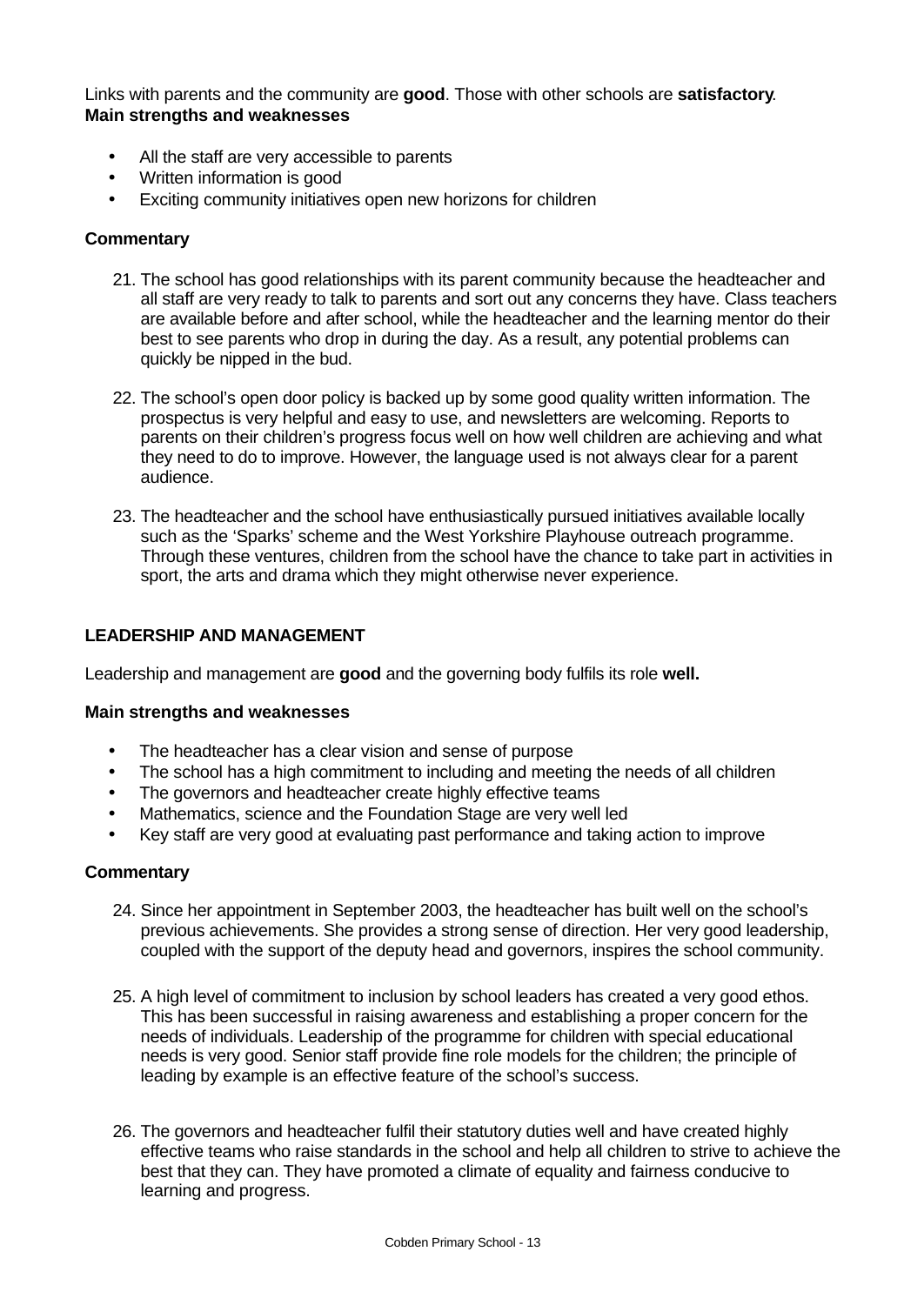- 27. The governors know the strengths of the school and those areas which are in need of development. The leadership team evaluates the past performance of the school accurately and lead action for improvement very well. The governors and senior staff face up to and take difficult decisions. They are realistic in finding appropriate actions where performance needs to be improved. As a result, since the last inspection, there is now more effective teaching and learning, and standards of achievement have risen significantly.
- 28. Financial management is linked well to achieving the school's priorities and only a small carry forward is maintained year on year. Resources are well used for the benefit of the children's education and the school provides good value.

| Income and expenditure $(E)$ |         | Balances (£)                                |        |
|------------------------------|---------|---------------------------------------------|--------|
| Total income                 | 611,618 | Balance from previous year                  | 21,880 |
| Total expenditure            | 593,533 | Balance carried forward to the next<br>vear | 39,965 |
| Expenditure per pupil        | 2,938   |                                             |        |

## *Financial information for the year April 2002 to March 2003*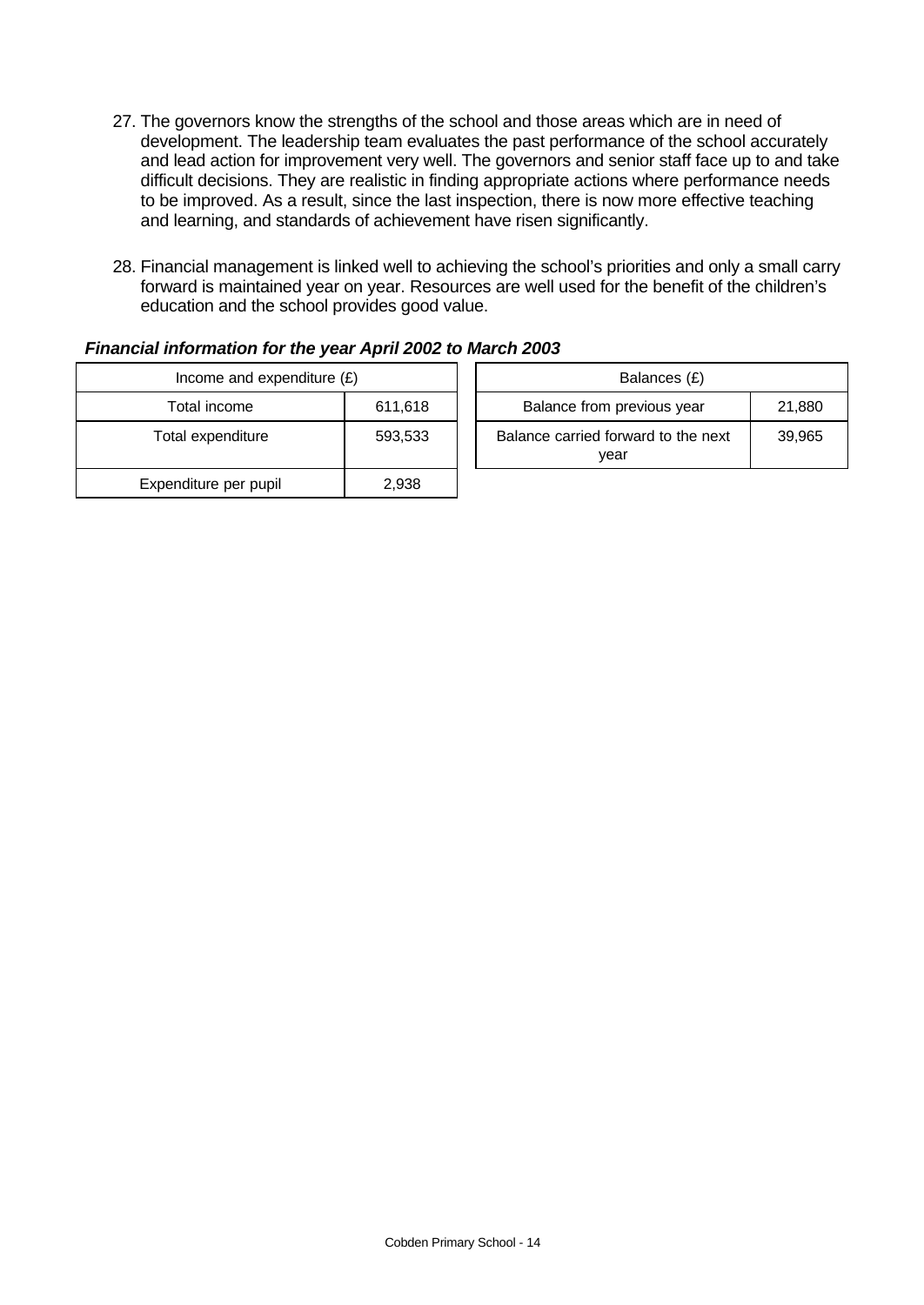# **PART C: THE QUALITY OF EDUCATION IN AREAS OF LEARNING AND SUBJECTS**

## **AREAS OF LEARNING IN THE FOUNDATION STAGE**

The provision in the Foundation Stage is **very good.**

29. As a result of consistently very good teaching and very good adult support, children in the nursery and in the reception class make very good progress in all areas of learning. However, due to their low starting point, standards in all areas are below those expected by the end of the reception year. The provision is very well led and managed by an enthusiastic and knowledgeable co-ordinator who enthuses other staff. She has helped to create a very good team of equally committed colleagues. An exciting and relevant curriculum is planned and great care is taken to ensure that all children get equal access to the activities and teaching on offer. There has been good improvement since the last inspection. The quality of teaching is now very good. Very good use is now made of assessment information to plan future work. Planning now caters for the use of computers to enable children to improve their mathematical skills and understanding.

## **PERSONAL, SOCIAL AND EMOTIONAL DEVELOPMENT**

Provision in personal, social and emotional development is **very good**.

#### **Main strengths and weaknesses**

- Children are made to feel very secure
- A wide range of opportunities help children to become responsible and mature
- The sensitive approach of adults supports children's self-esteem

#### **Commentary**

30. Children respond very well to the exciting, vibrant, yet calm environment. All adults are caring and supportive so children feel able to try things out for themselves. There are very good opportunities for children to learn to work together and to take responsibilities. Adults expect them to be responsible, taking every opportunity to encourage this. For example, children are always encouraged to tidy away after activities. When needed, adults correct the children firmly but gently.

## **COMMUNICATION, LANGUAGE AND LITERACY**

Provision in communication, language and literacy is **very good**.

#### **Main strengths and weaknesses**

- Opportunities for role-play help develop speaking and listening skills and opportunities for writing
- The environment stimulates language and discussion through interesting displays

#### **Commentary**

31. Most start school with poorly developed language skills. Although they make very good progress, many children have yet to develop sufficient language to express themselves clearly. They enjoy very well planned activities which are rich in language development opportunities. Role-play and imaginative play are used very effectively to help children develop their speaking and listening skills and to provide opportunities and stimulus for writing. For example, children enjoy and fully participate in a range of language based activities involving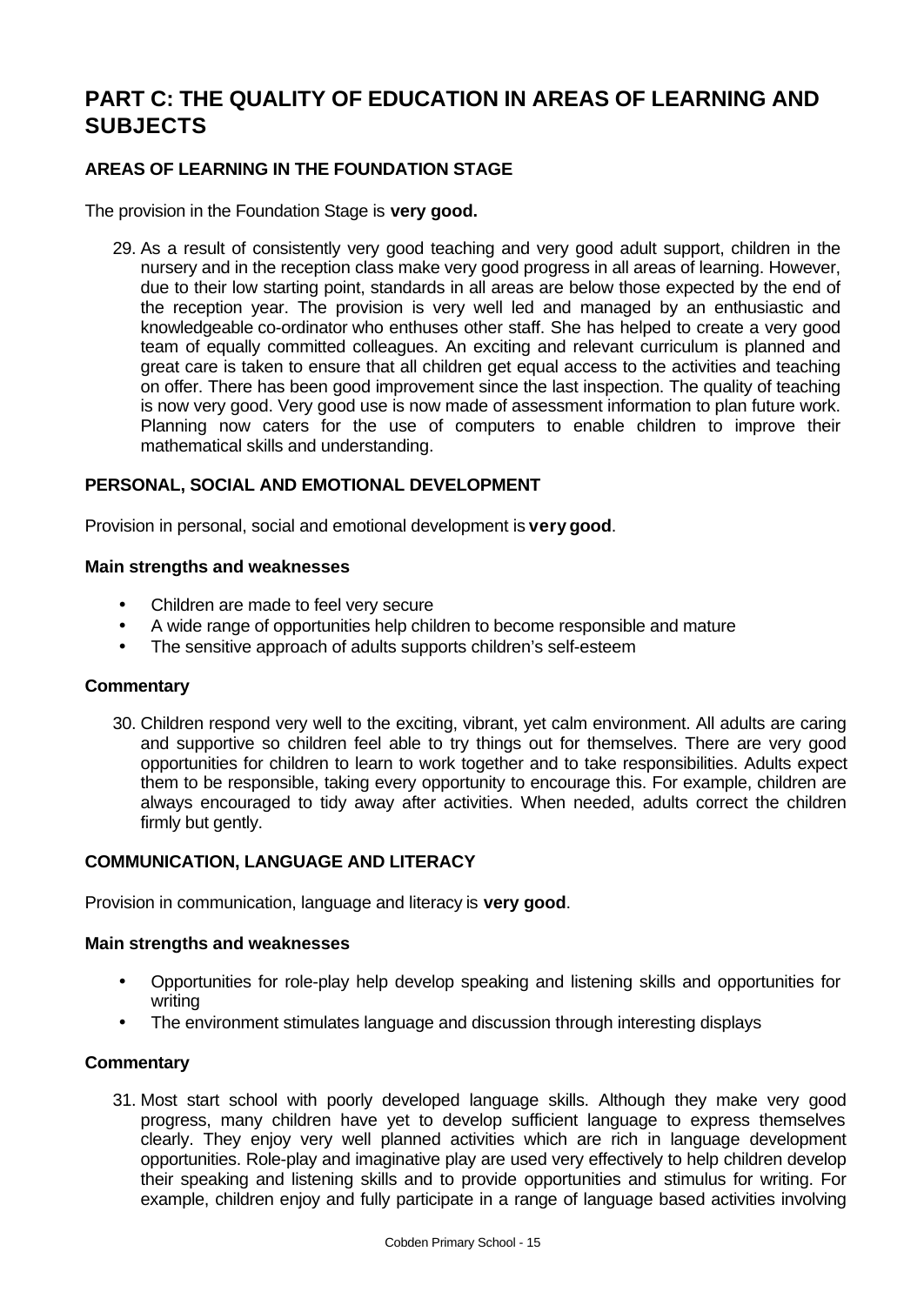singing, reciting, writing and drama based on the story 'We're going on a bear hunt'. In both nursery and reception, there is direct teaching of specific knowledge and skills and children gradually learn to share books and recognise simple words. They make marks and are beginning to form letters but many do not have sufficient control of writing materials. Children are surrounded in the classrooms with stimulating and well-planned displays that reflect the importance of language through signs, notices and books.

## **MATHEMATICAL DEVELOPMENT**

Provision in mathematical development is **very good**.

#### **Main strengths and weaknesses**

• A good range of practical tasks support the direct teaching

#### **Commentary**

32. Children respond well to the highly effective teaching and achieve very well from a low start. They are given many opportunities to learn through practical tasks during mathematics sessions and incidentally throughout the day. For example, nursery children count out loud when entering instructions into a programmable moving toy. Reception children are very well prepared for more formal and direct teaching. The reception teacher adapts the national numeracy strategy to meet the particular needs of the children. In one such lesson, children made very good progress as they were taught how to record simple number sentences using numbers and mathematical signs.

## **KNOWLEDGE AND UNDERSTANDING OF THE WORLD**

Provision in knowledge and understanding of the world is **very good**.

#### **Main strengths and weaknesses**

- The outside environment provides a valuable resource
- Children's development is enhanced through stimulation in art and design, music, dance and imaginative role-play
- Visits and visitors are used well
- There are good opportunities for children to work with computers

## **Commentary**

33. Teachers in the nursery and reception classes plan very effectively through topics and themes linking these to a wide range of exciting activities. In these, they incorporate music, dance, art and role-play. They ensure that through these experiences children broaden their understanding of the world around them, begin to understand about the past and develop computer skills. As a result of this stimulating planning, children are very well motivated and achieve very well. Teachers motivate and enthuse children by their skilful demonstrations using computers and programmable toys. The reception children use computers with confidence and often without the need for adult support. The expertise of people in the community, such as the school nurse and members of the local fire brigade and visits out of school, greatly enrich the curriculum.

## **PHYSICAL DEVELOPMENT**

Provision for physical development is **very good**.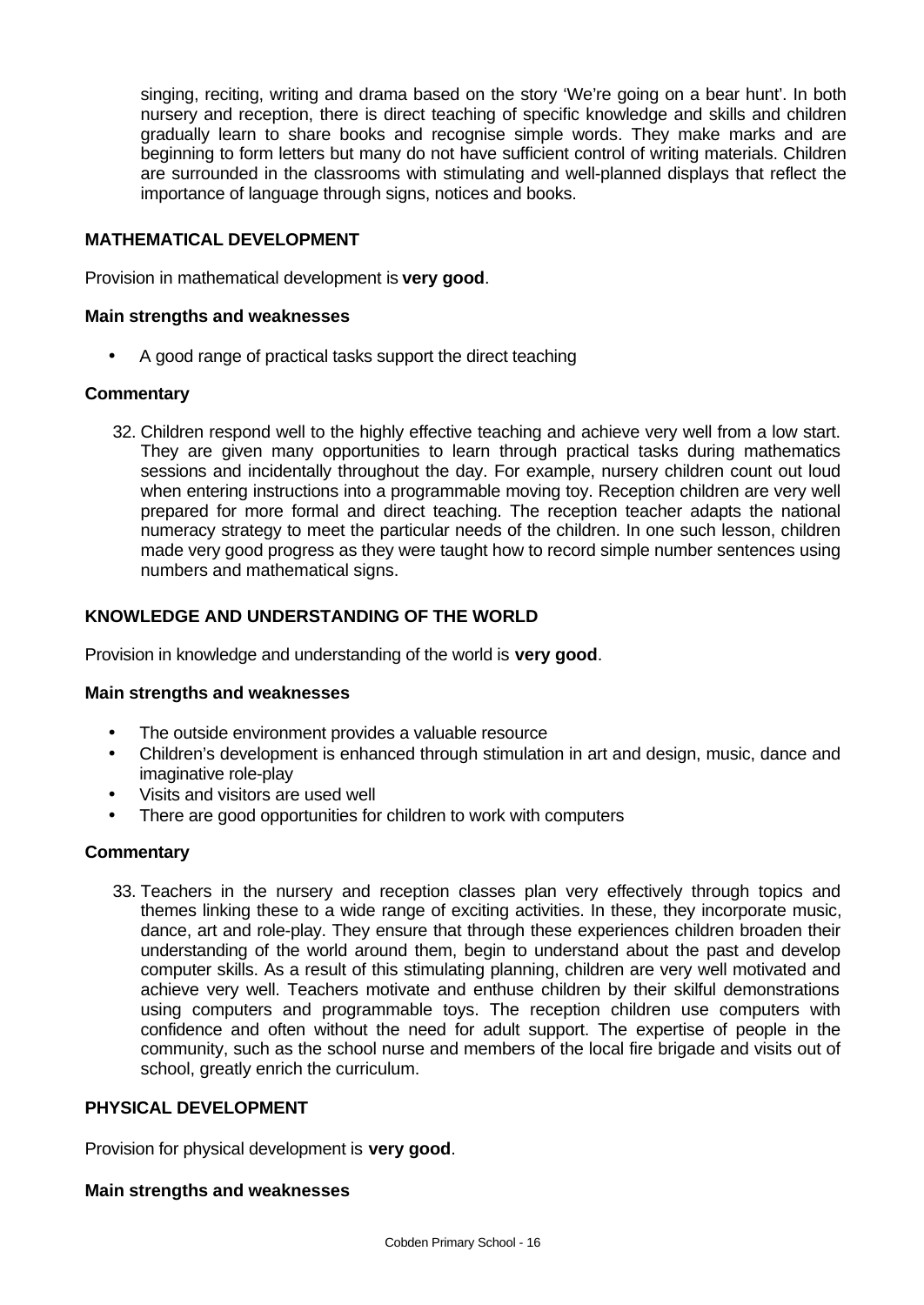- Very effective use is made of the outdoor play area
- A good range of large toys and play equipment is available
- There are good opportunities for children to choose activities both indoors and outside throughout the day
- Children's manipulative skills are not as well developed as their larger physical skills

### **Commentary**

- 34. Teachers provide very good opportunities for children to choose from a broad range of activities indoors. Very effective use is made of the outdoor play area which is well resourced with a good range of large toys and play equipment. This makes a significant contribution to children's progress.
- 35. By the end of the reception year, children have appropriate control over their large body movements and run and climb as well as most other children of their age. Their ability to control a pencil or paintbrush and manipulate small objects is less well developed. Overall, their development is slightly below that expected at the end of the reception year.

## **CREATIVE DEVELOPMENT**

Provision in creative development is **very good**.

#### **Main strengths and weaknesses**

- A wide range of different experiences is planned and resources are good.
- Role-play promotes effective learning.

#### **Commentary**

36. Children enjoy the experiences that the very good teaching provides. They are encouraged to develop their imaginations through role-play. They enjoy creating colourful two and threedimensional pictures and artefacts. They often work independently and select materials of their own choosing, for example, when creating portraits of themselves.

## **SUBJECTS IN KEY STAGES 1 AND 2**

## **ENGLISH**

Provision in English is **good**.

#### **Main strengths and weaknesses**

- Standards in speaking and in writing are below average
- The quality of teaching and learning is effective in helping children make good progress
- Support for children with special educational needs is good
- Good leadership and management are successful in bringing about improvements

#### **Commentary**

37. Standards in English are rising significantly, especially in reading. Whilst attainment is below average overall when children leave the school, the progress made through years 1 to 6 is good, particularly so in reading where standards reach the national average. Teachers plan well. Time is used appropriately to ensure that children maintain high levels of interest and make good progress. More able children fulfil their potential and achieve above average results.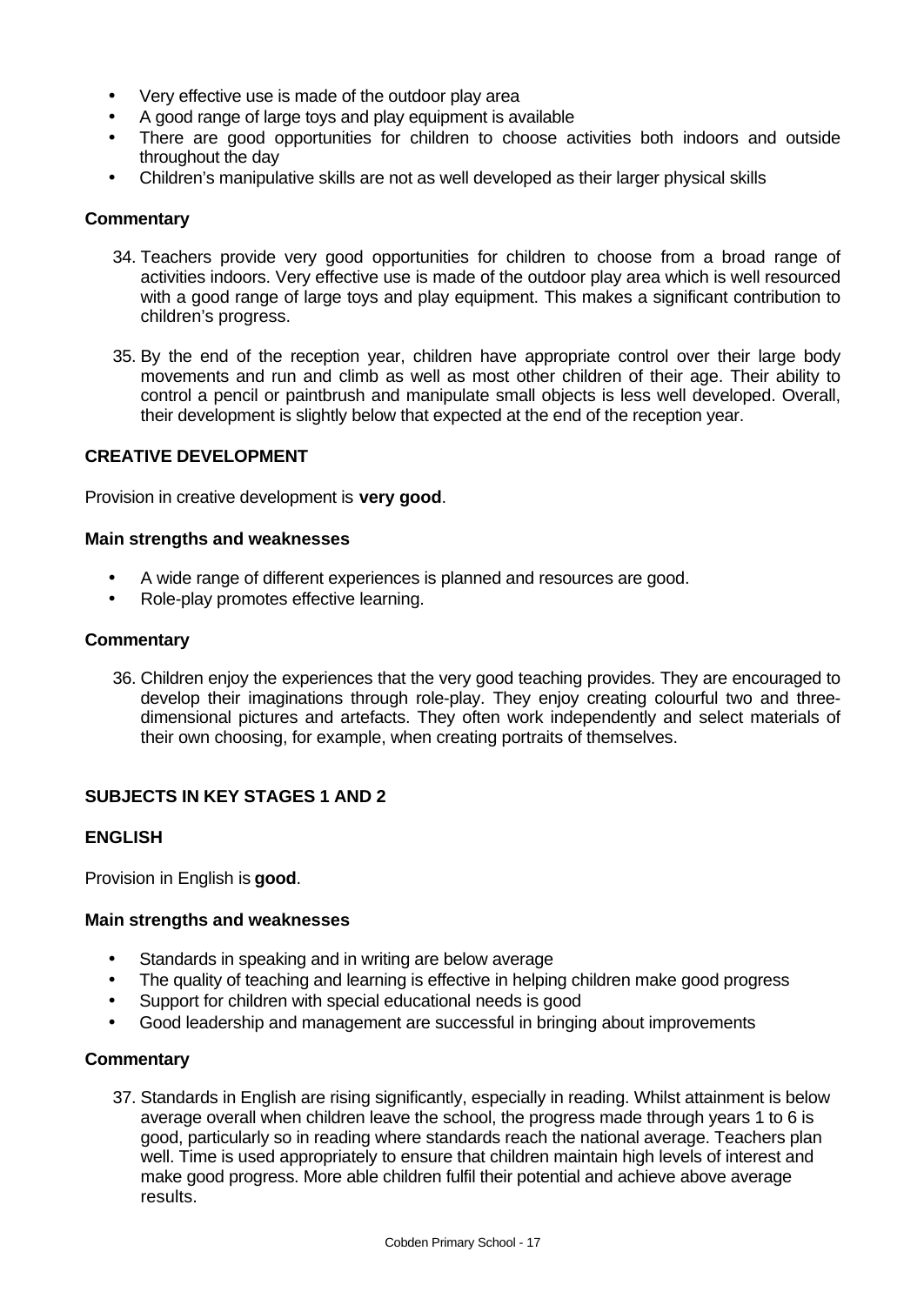- 38. By the end of year 2, most children read with understanding and can talk about the ideas contained in their reading. Children make good progress in speaking, listening and writing but standards do not match those in reading. Children are helped to read in a range of creative ways. They enjoy books and the pictures, stories and information they contain. Children of all abilities read regularly and are given many interesting opportunities to practise their reading skills and to develop them further. The teaching of speaking, listening and writing is satisfactory and the school is working hard to help children make more rapid progress. More extended writing is being introduced in years 1 and 2, and in years 3 and 4, writing includes fewer isolated exercises.
- 39. Good progress continues in reading and by eleven, many children achieve standards which compare favourably with children in similar schools. Standards however remain below the national average and although writing improves, it is still below the standard of reading. Children have too few strategies to help them write independently and at length. They are reliant on help from adults, except when completing short exercises.
- 40. Where children make the best progress, it is because the planning is based upon careful assessments of individual learning needs. Teachers also read along with children and use questions skilfully to draw out the meaning of words and sentences and encourage them to make properly articulated responses. Teachers are supportive of the children's efforts whilst maintaining appropriately challenging expectations.
- 41. The co-ordinator carefully analyses performance and monitors and evaluates the teaching and learning across the school. She has a good understanding of the strengths and weaknesses in the children's work and in their learning. She has devised a good action plan in order to raise attainment, notably in writing. Careful assessment drives the teachers' planning so that it effectively builds upon what children have already learned. The school is well placed to improve further.

## **Language and literacy across the curriculum**

42. The school is committed to developing literacy skills through other subjects and is successful in doing this in a number of ways. Examples of literacy skills being developed are found in most subjects. Planning makes regular reference to literacy opportunities and these are taken well. In years 5 and 6, children are beginning to extend and improve their writing more appropriately in subjects such as history, science, geography and religious education. Displays of children's work and materials on classroom walls prepared by teachers often have a strong literacy emphasis which support children's endeavours to improve their literacy in all subjects.

## **MATHEMATICS**

Provision in mathematics is **good**.

## **Main strengths and weaknesses**

- Most children achieve well because the teaching is consistently good
- The subject is very well led and managed
- Very good improvement has taken place since the school was last inspected
- Children enjoy mathematics and have good attitudes to learning

#### **Commentary**

43. Starting from a low base, children are achieving well. They are reaching average standards, because of good teaching. By year 2, children have a sound grasp of basic number facts and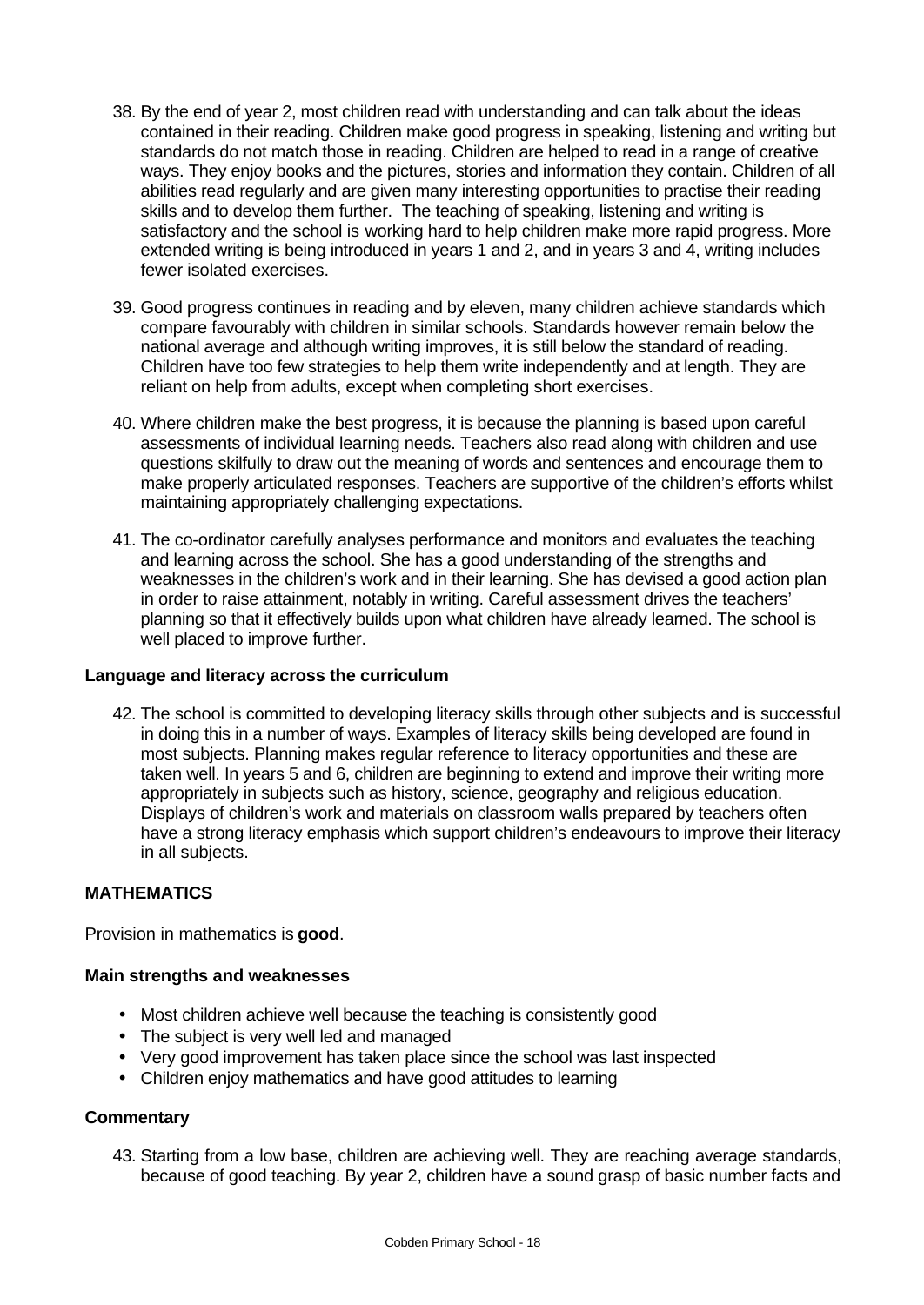this provides a solid foundation for later work. For example, children in year 6 multiply and divide large numbers with reasonable confidence.

- 44. Strengths of teaching include:
	- Lessons are interesting and motivating
	- Work is carefully planned to provide the right level of challenge for different children
	- Teachers help children to explain things using the correct mathematical vocabulary
	- Good questioning helps teachers to assess how well children understand
	- Support for children with special educational needs enables them to make at least as much progress as the other children
	- Resources are used well
- 45. Teaching is lively and interesting so children enjoy mathematics and are well motivated. There is a good pace to lessons with all children, including the high attainers, being set appropriately challenging tasks. Children respond enthusiastically, co-operating well when working together in small groups.
- 46. Very good improvement has been made since the last inspection. Standards have improved steadily since 1999. Children with special educational needs now make at least good progress whereas at the last inspection they made satisfactory progress. Teachers' very good subject knowledge significantly contributes to the consistently good teaching and learning seen across the school. Leadership and management of the subject have improved considerably and are now very good. Monitoring of teaching is effective and impacting on raising standards.

#### **Mathematics across the curriculum**

47. Children sometimes use mathematics as part of their work in other subjects and this helps them to develop an appreciation of the practical uses of mathematical skills. For example, children measure when designing and drawing plans in design and technology, they take measurements in science, they use graphs and tables to record data in geography and science. Opportunities for using mathematics across the curriculum are satisfactory overall but they tend to occur incidentally and not as a result of systematic planning. This means some children may miss out on consolidating their mathematical skills outside numeracy lessons.

## **SCIENCE**

Provision in science is **good**.

#### **Main strengths and weaknesses**

- Good teaching means children achieve well
- Practical work helps children to understand new ideas
- Good leadership and management has helped to improve standards
- Literacy and numeracy are developed well in science but opportunities for children to use ICT are limited

## **Commentary**

48. Children make good progress and achieve average standards by year 2 and year 6. Their investigative skills are developed well through the school. Children enjoy lessons because teachers make them interesting. Most work is practical, so children learn by seeing and doing. During a lesson in the year 2/3 class, children were fully absorbed when investigating how the consistency of paint determined how quickly it flowed down a slope. They offered good suggestions about how to make their tests fair, with the more able suggesting that the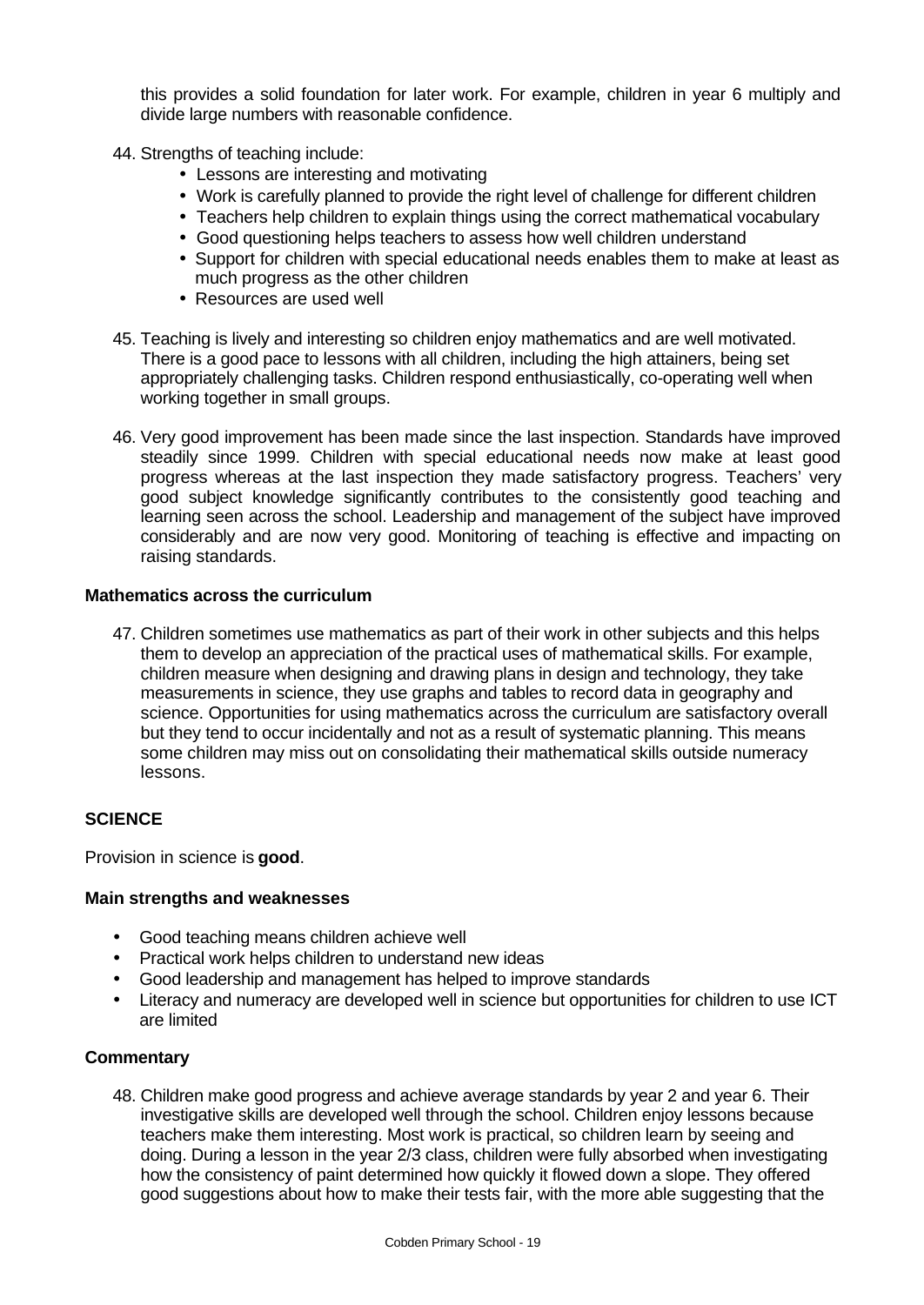amount of paint should be measured accurately. The general level of understanding was at the expected level for their age, reflecting good progress through years 1 and 2. A high degree of interest and enthusiasm was also evident in a very good year 6 lesson. This was taken at a very brisk pace and the level of challenge was high. The teacher used her good grasp of the subject well in framing questions and extending children's thinking. As they explored the chemical reaction between bicarbonate of soda and vinegar, children demonstrated a good knowledge and understanding of solids, liquids and gases. All children worked carefully, showing good skills of observation and recording. The standards evident in both these lessons and in children's books reflect recent results in national tests, when children scored more highly than those in similar schools.

- 49. Very good leadership and management have led to a dramatic rise in standards over the last three years. Guidelines for teachers have drawn on a number of sources to provide a programme of work which suits the children, many of whom have below average literacy skills. A manageable yet effective assessment system helps teachers to set work at the right level of challenge to take children's learning forward in small steps. As a result, standards are now at average levels. Careful thought has been given to providing resources, such as the set of revision cards used very successfully in year 6 to reinforce children's knowledge. All the children were thrilled as they answered a sequence of questions round the class in under three minutes and were motivated to shorten the time.
- 50. Teachers frequently ask children to explain their ideas to the rest of the class and promote the use of appropriate scientific terms. This contributes to children's skills in speaking and listening and extends their vocabulary. They are encouraged to present their work clearly, using bullet points and labels, and this supports writing. Practical investigations often include measuring, giving children a chance to use their mathematical skills for a specific purpose. There is a little use of ICT to produce tables of results and accounts but opportunities are missed to harness the power of computers in investigations – for example by the use of sensors instead of thermometers to record changes in temperature.

## **INFORMATION AND COMMUNICATION TECHNOLOGY**

Provision in information and communication technology (ICT) is **satisfactory**.

#### **Main strengths and weaknesses**

- Although the provision for ICT is now satisfactory, children in year 6 have too much ground to make up in order to achieve the expected standards
- Children are currently achieving well in lessons but they have not made sufficient progress over time
- The recently appointed co-ordinator has made a good start on the road to raising standards

#### **Commentary**

- 51. Children in years 1 and 2 are making satisfactory progress and reaching standards that are broadly as expected. Although no lessons were observed in these year groups, evidence from children's work indicates that they are developing appropriate computer skills, such as word-processing and using graphics programs.
- 52. In years 3 to 6, children use computers confidently and are making good progress in lessons because the teaching is effective. However, not all the required aspects of ICT have been taught consistently enough to enable children to reach the standards expected by year 6. Some good work was seen in word-processing, where year 6 children had produced newspaper articles, setting text out in columns and inserting pictures. Children demonstrate satisfactory standards as they use the Internet for research and create patterns on screen by programming a sequence of commands. They have a limited knowledge of databases, however, and have not developed skills in using sensors to record changes in temperature,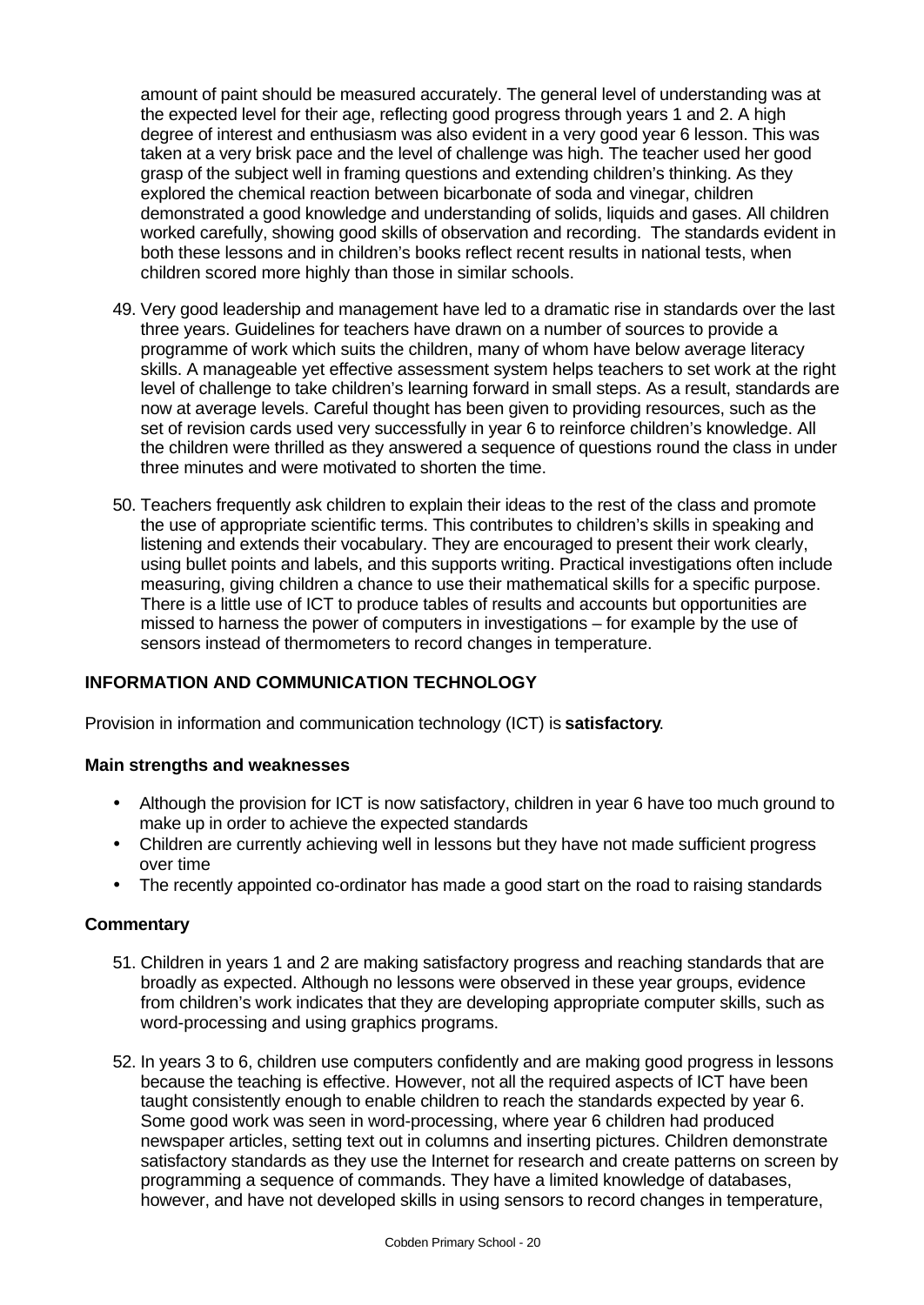light or sound. Plans show that teachers intend to introduce these activities before the end of the year, but there is too much ground to make up for children to achieve the expected levels.

53. The recently appointed co-ordinator is aware of the weaknesses in provision and has ensured that all aspects of the subject are now included in curriculum guidelines. The appropriate resources have been acquired to teach the missing elements and further training for teachers has been arranged. Samples of work, indicating the levels expected in each year group provides teachers with a benchmark and a straightforward assessment procedure is being introduced. These initiatives have brought the provision to a satisfactory level.

### **Information and communication technology across the curriculum**

54. Children make some use of ICT in English, mathematics and art. They word-process stories occasionally and use a computer program when learning about angles. Children's understanding of pointillism in the year 3/4 class was enhanced as they used the computer to create images using tiny dots on the screen. There is little evidence of computers being used in other subjects, such as science. The links made with ICT are incidental rather than planned systematically and this limits the occasions when children can consolidate their skills. This lack of opportunity hinders the rate of progress through the school.

#### **HUMANITIES**

- 55. No lessons were seen in **history** and **geography** during the inspection. Analysis of a small sample of children's work and an examination of teachers' planning indicates that children have a satisfactory range of learning opportunities in both subjects
- 56. In **geography**, opportunities are made to extend children's mathematical skills, for example year 6 children apply their knowledge of grids when using maps and they use graphs when presenting their findings. Good use is made of the local environment when children undertake a local study. For example, they considered environmental issues in some depth when discussing the pros and cons of the possible locations of a new supermarket in the locality.
- 57. Interesting themes are followed in **history** in years 1 and 2 where children learn about the past from a range of sources of information. For example, year 1 children examine the purpose and design of an electric toaster and consider how toast was made in the past. Year 2 children use music of the Lindesfarne monks and the Viking invaders to get a feeling of how life must have been like in those early days. Simple time lines give children an understanding of how events and objects can be placed in chronological order. In years 3 and 4, children are helped to understand the relationship between invasion and settlement in British history. In years 5 and 6 the themes covered are rather more challenging and demand an appropriately higher level of language to express the ideas being studied. Work in history is often recorded in writing and the accounts of life in Tudor England and in Ancient Greece show that children have gained a good understanding of events following independent enquiry.

#### **Religious Education**

Provision in religious education is **satisfactory**.

## **Main strengths and weaknesses**

- Children have a good knowledge of major religious festivals
- Weak skills in speaking and listening, and writing limit achievement

## **Commentary**

58. Children achieve satisfactorily and reach the expected levels by the time they are seven and eleven. Children's recorded work is hampered by the difficulties many younger children have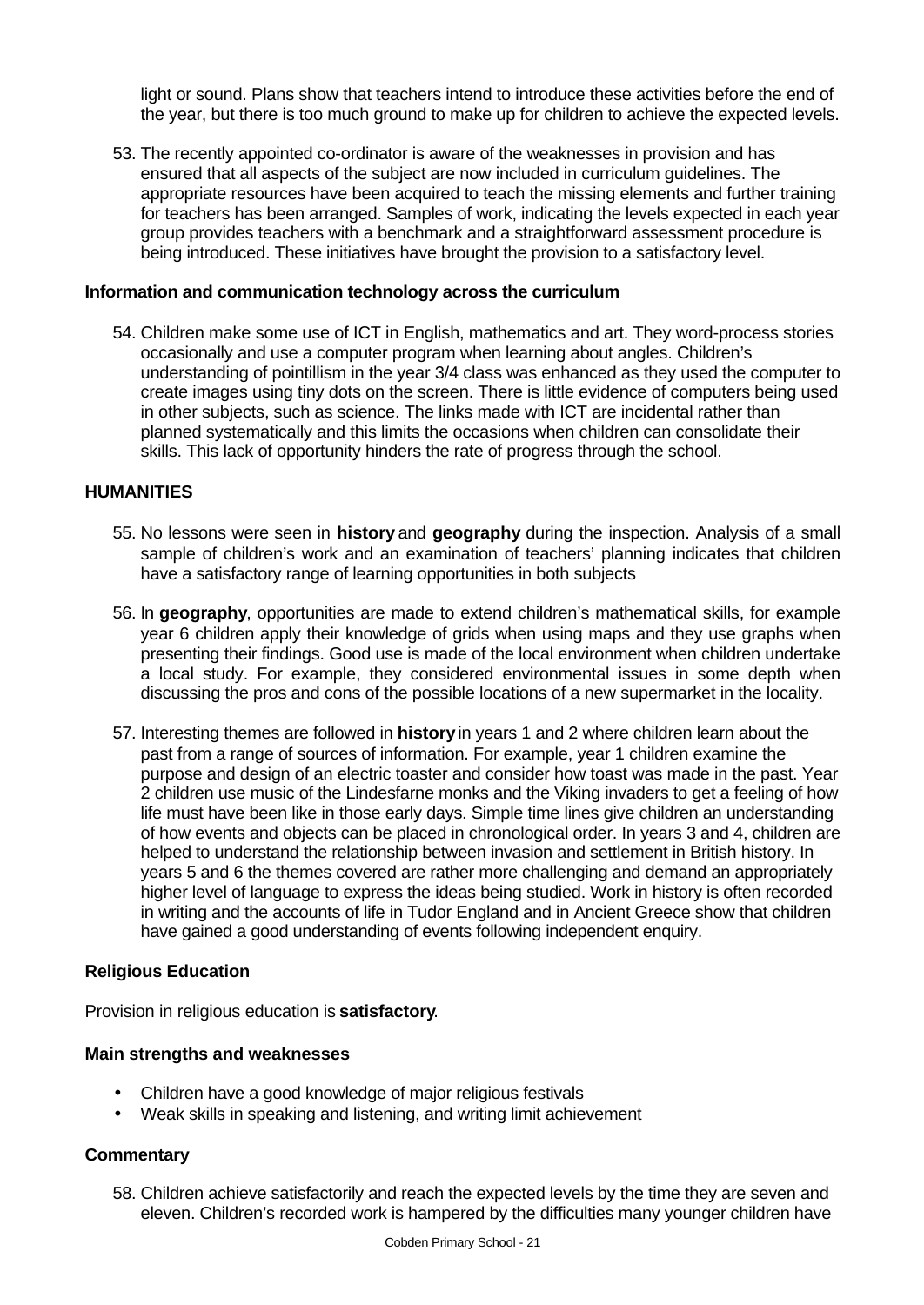in expressing ideas and writing them down. However, through satisfactory teaching, sufficient progress is made by children for them to have collected a range of ideas and opinions about the main religious traditions and the impact these have had on people's lives in the past and in contemporary living. Most children in year 6 are aware of major festivals in the Christian, Muslim and Jewish calendar notably Christmas, Id-al-Fitr and Hanukkah. Others are less confident and know that such occasions are special for members of those faith groups. Children talk with reasonable confidence about stories in the Bible and know that Jesus is central to the book of the New Testament. They are aware that the Qur'an is very special and that it is tradition to wash before touching it. Appropriate links are made to personal and social education. The temporary subject co-ordinator provides satisfactory leadership and management.

## **CREATIVE, AESTHETIC, PRACTICAL AND PHYSICAL SUBJECTS**

- 59. No lessons were observed in **art and design** although a wide range of children's work was seen, along with teacher's planning. This evidence indicates that tasks are varied and interesting. The art portfolio contains photographs of previous work. The children's commentary on these photographs shows that there is breadth of study in line with the requirements of the national curriculum and that they are gaining experience of a range of materials and techniques. Displays include examples of painting and pictures and patterns in pastels and collage. There are particularly good collections of self-portraits and work emerging from the creative arts club on the theme of cats. This has inspired some wellfinished masks from an integrated art, music and dance stimulus.
- 60. In **design and technology,** it was possible to observe only one lesson. This was a year 4 and 5 class investigating techniques for strengthening and reinforcing structures. Children were given opportunities to choose materials and to pursue their own ideas. These children were working at the expected levels in marking out, cutting and fixing. They used their mathematics skills when measuring and were aware of the need to devise a fair test when evaluating different structures.
- 61. Two **music** lessons were seen. Children sang in assemblies and were observed learning the recorder and brass instruments. Discussions were held with the co-ordinator and with children, and a recording of the Christmas performances was viewed. It was not possible to judge overall provision or standards but it is evident that children have a good range of musical experiences. Annual workshops run by professional musicians over several days extend children's understanding of different types of music and composition and they conclude with a performance to the whole school. The school funds instrumental tuition for those who show an interest and the eight children learning brass instruments are keen and enthusiastic. Staff willingly teach music but none has a high level of expertise. A teacher from the local authority's music service teaches all classes in rotation. Her teaching is very good. She adopts a lively pace and dynamic approach which sustains children's interest and concentration. Children in the year 3/4 class achieved very well in a lesson observed, making good progress in singing, rhythm work and in learning standard musical notation.
- 62. In **physical education,** it was possible to observe only one lesson in dance. This was of good quality. Children in year 6 responded well to music that excited them. They co-operated well working in small groups exploiting different ways to interpret the music through movement and creating a dance sequence. The quality of their dance and movement were good. Children in year 4 and 5 go swimming weekly and school records show that by the time they enter year 6 about 90 per cent of children can swim 25 metres unaided.

## **PERSONAL, SOCIAL AND HEALTH EDUCATION AND CITIZENSHIP**

63. It was not possible to judge overall provision. Scrutiny of planning and discussion with teachers and children indicate that the school works hard to provide a comprehensive programme. Time is set aside each week for children to discuss issues that concern them